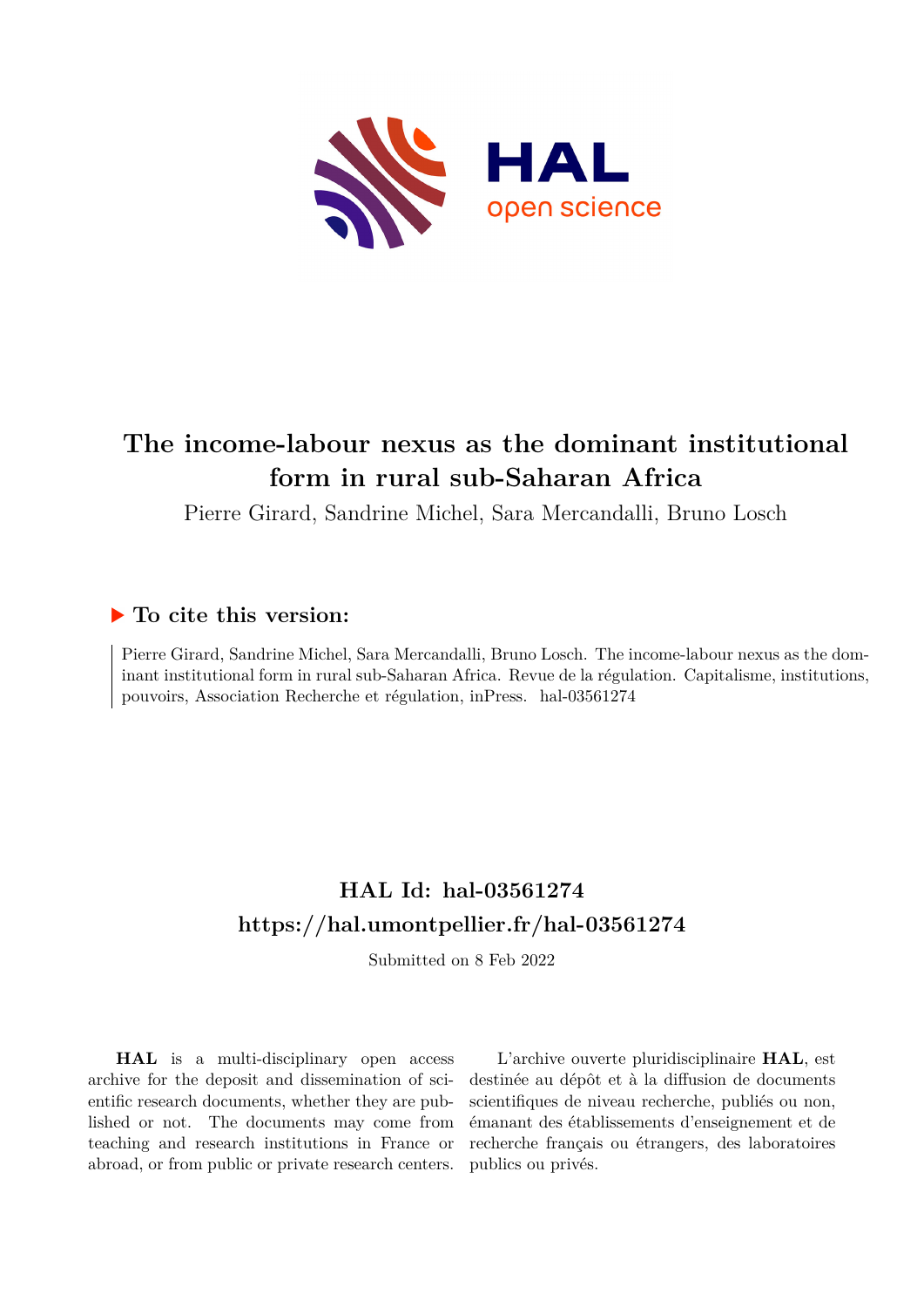#### The income-labour nexus as the dominant institutional form in rural sub-Saharan Africa

How youth transition helps to understand structural change

#### Abstract

The unprecedented population growth and low economic diversification in sub-Saharan Africa (SSA) raise questions about possible paths for demo-economic transitions. Given the limitations of the dominant macroeconomic conception of structural change for analysing economic transformations in SSA, and acknowledging the importance of rural economies in SSA, this paper argues for an alternative approach to structural change that uses the rural household as the key unit of analysis of change. Structural change is therefore impacted by the evolution of the socioeconomic reproduction patterns of rural households. To understand these households' reproduction patterns, the paper formulates an analytical framework centred on structures, institutions and their evolution. Drawing on *Régulation* theory, we first adjust institutional forms to rural African contexts. We then demonstrate how the income-labour nexus, integrating the social relations linked to the organisation of the production process and the modes of reproduction, is the dominant institutional form in capturing the socioeconomic reproduction of rural households. Last, to detect these emerging institutional configurations, we analyse youth transition as the critical period of households' socioeconomic reproduction that can reveal structural change.

Keywords: Institutional Economics, Youth, Rural, Africa

#### Le rapport social d'activité comme forme institutionnelle dominante en Afrique rurale

Comment l'insertion socio-économique des jeunes aide à comprendre le changement structurel

#### Résumé

L'accroissement sans précédent de la population et la faible diversification économique en Afrique subsaharienne questionnent les trajectoires possibles des transitions démo-économiques nationales. Face à l'incomplétude de la conception dominante du changement structurel pour analyser les transformations économiques en ASS et à l'importance des économies rurales, cet article soutient une approche alternative du changement structurel en considérant le ménage rural l'unité clé d'analyse du changement. Le changement structurel dépend donc de l'évolution des modalités de reproduction socio-économique des ménages ruraux. Pour analyser des modalités, l'article élabore un cadre conceptuelle centré sur les structures, les institutions et leur évolution. En mobilisant la Théorie de la Régulation, l'article opère d'abord un ajustement des formes institutionnelles au contexte rural d'Afrique subsaharienne. L'article démontre ensuite en quoi le rapport social d'activité, intégrant les rapports sociaux liés à l'organisation du processus de production et aux modalités de la reproduction des travailleurs, est la forme institutionnelle dominante des modalités de reproduction socio-économique des ménages en Afrique rurale. Enfin, pour repérer les configurations institutionnelles émergentes, cet article pose l'insertion socio-économique des jeunes comme la période critique de la reproduction socio-économique des ménages qui peut révéler un changement structurel.

Mots-clés : Economie institutionnelle, Jeunes, Rural, Afrique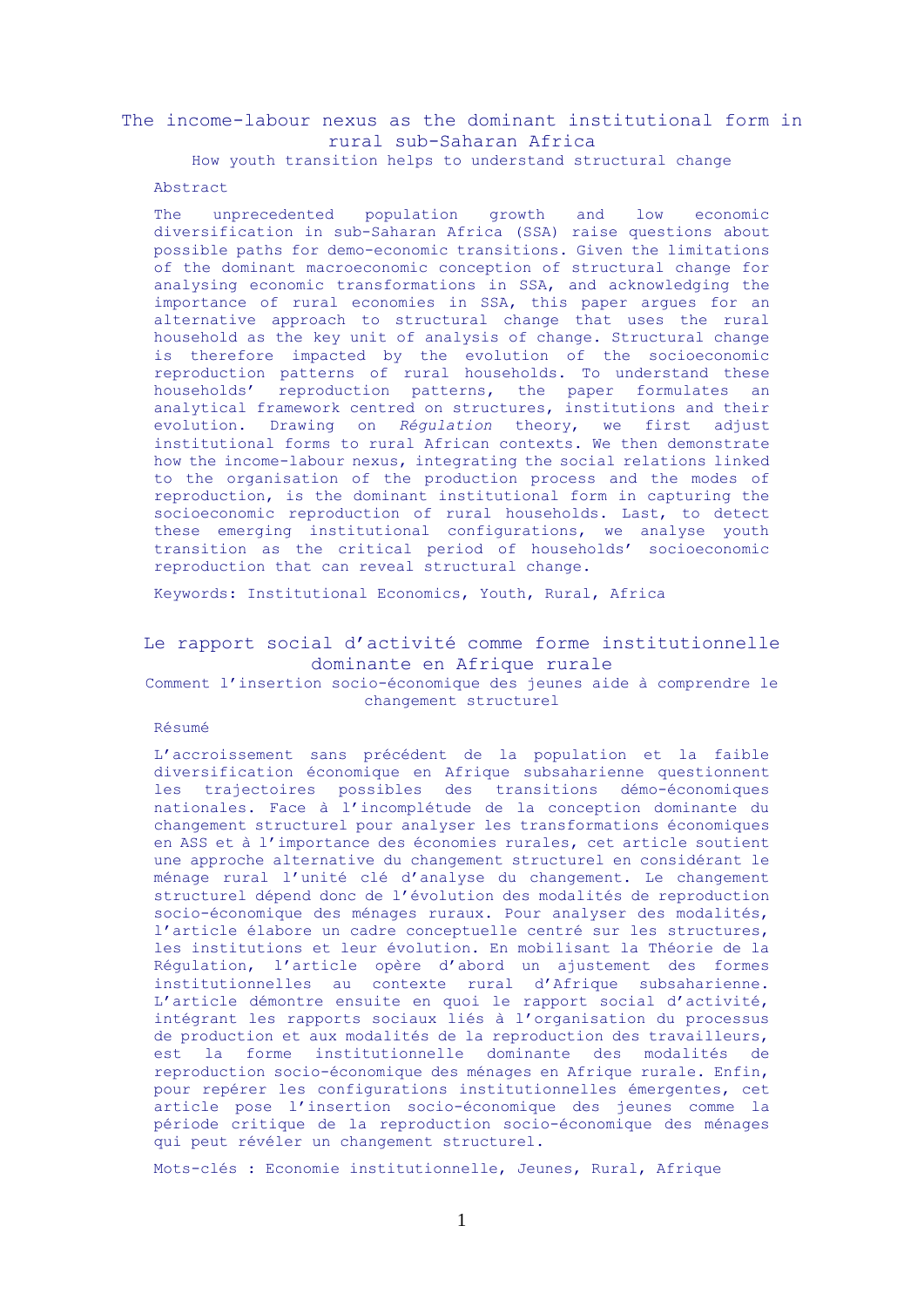JEL Codes: B52, J11, O18, O55

Publication language: en

Email corresponding author: pierre.girard@cirad.fr

Authors:

Pierre GIRARD, ART-Dev, University of Montpellier, CIRAD, pierre.girard@cirad.fr

Sandrine MICHEL, ART-Dev, University of Montpellier, [sandrine.michel@umontpellier.fr](mailto:sandrine.michel@umontpellier.fr)

Sara MERCANDALLI, ART-Dev, University of Montpellier, CIRAD, [sara.mercandalli@cirad.fr](mailto:sara.mercandalli@cirad.fr)

Bruno LOSCH, ART-Dev, University of Montpellier, CIRAD, Centre of Excellence in Food Security, University of the Western Cape, South Africa, **bruno.losch@cirad.fr**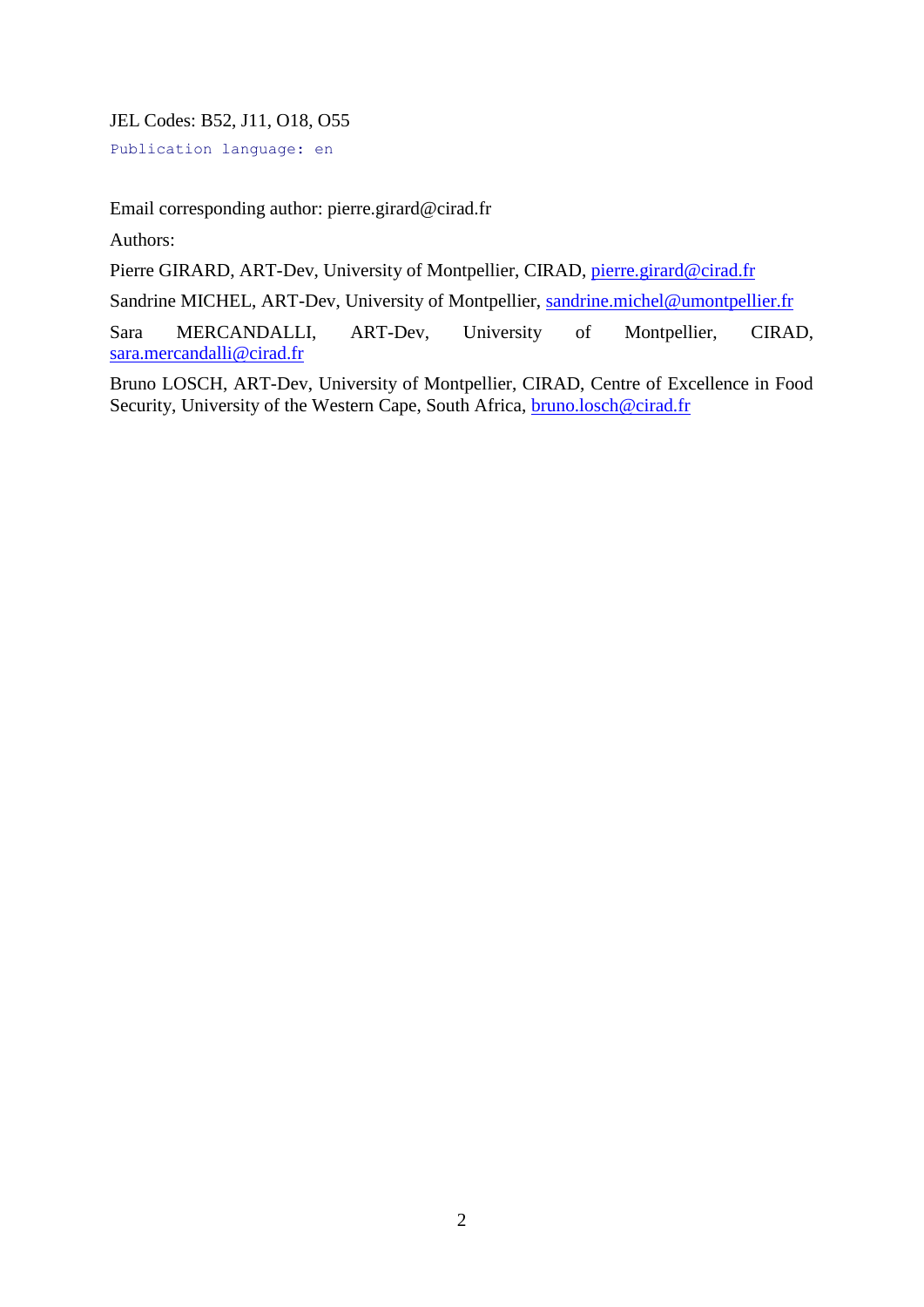#### **Introduction**

1

Due to an incomplete demographic transition with persistently high fertility rates, sub-Saharan Africa's population will continue to grow dramatically over the coming decades; the most recent projections do not alter the existing trend (Vollset *et al.*, 2020). This massive growth includes a huge youth bulge due to nearly 300 million young men and women reaching working age between 2020 and 2030.

For countries that have completed their economic transition, the labour force has made a structural exit from agriculture to be employed in manufacturing and services, in conjunction with a geographical shift from rural to urban areas. However, urbanisation in SSA has occurred without industrialisation (Gollin *et al.*, 2016), and even with low industrialisation rates, many sub-Saharan countries face a *"*premature deindustrialisation*"* (Rodrik, 2016b). The agricultural sector remains the largest employer, still accounting for an average of 53% of the labour force<sup>1</sup>, although there are major differences between countries. Lessons from past demo-economic transitions help to highlight differences: replication is not an option for SSA at this point in time because economic, institutional, geopolitical and environmental contexts have changed (Losch, 2016). Given this overall structural context, this article suggests, like other scholars<sup>2</sup>, that the conditions of structural change in rural economies will be critical to supporting general structural transformation in SSA countries.

The standard macroeconomic indicators are not suitable for analysing the rural and agricultural patterns of structural change. This article thus makes two choices to produce an original approach to structural change in rural Africa. The first choice is to consider the household as the basic unit of analysis for structural change since it is the lowest scale at which production, distribution and consumption processes take place<sup>3</sup>. Indeed, households constitute a "historically appropriate approximation" (O'Laughin, 1999, p. 24) since they represent the main economic units in rural areas where the movement of workers, sectoral diversification and distribution of expenditure between consumption and investment can be grasped. The second choice is to take a long-term perspective for analysing change in order to identify ongoing mechanisms of reproduction and adaptation of how rural households produce, distribute and consume.

Based on these two original choices, this study considers the evolution of socioeconomic reproduction patterns in rural households as the key feature of structural change. The paper's original contribution is a conceptual framework that combines structures and institutions to analyse the socioeconomic reproduction patterns of rural African households. More precisely, structures and their evolution are analysed based on the institutions and institutionalised compromises that support them and result in their transformation. The article then addresses the specific situation of youth and demonstrates why the current youth transition in rural SSA helps to understand structural change.

After having stressed the impasse of industrialisation in the majority of SSA countries – at least for the next two decades – the first section demonstrates the relevance of combining structures and institutions in analysing the socioeconomic reproduction patterns of rural African

<sup>&</sup>lt;sup>1</sup> ILO Employment by sector – Modelled estimates, November 2019, accessed in January 2020: <https://ilostat.ilo.org/>

<sup>2</sup> Losch *et al.* (2012); Losch (2016); FAO (2018); Jayne *et al.* (2018); Mercandalli *et al.* (2019)

<sup>&</sup>lt;sup>3</sup> According to ILO data, self-employment and family work are the dominant forms of work in rural SSA (56%) and 30% respectively, while only 12% of the rural population are engaged in wage employment). Even if informal wage employment is underestimated in these official statistics (Oya and Pontara, 2015), these numbers reflect the dominance of family forms of production in rural SSA areas.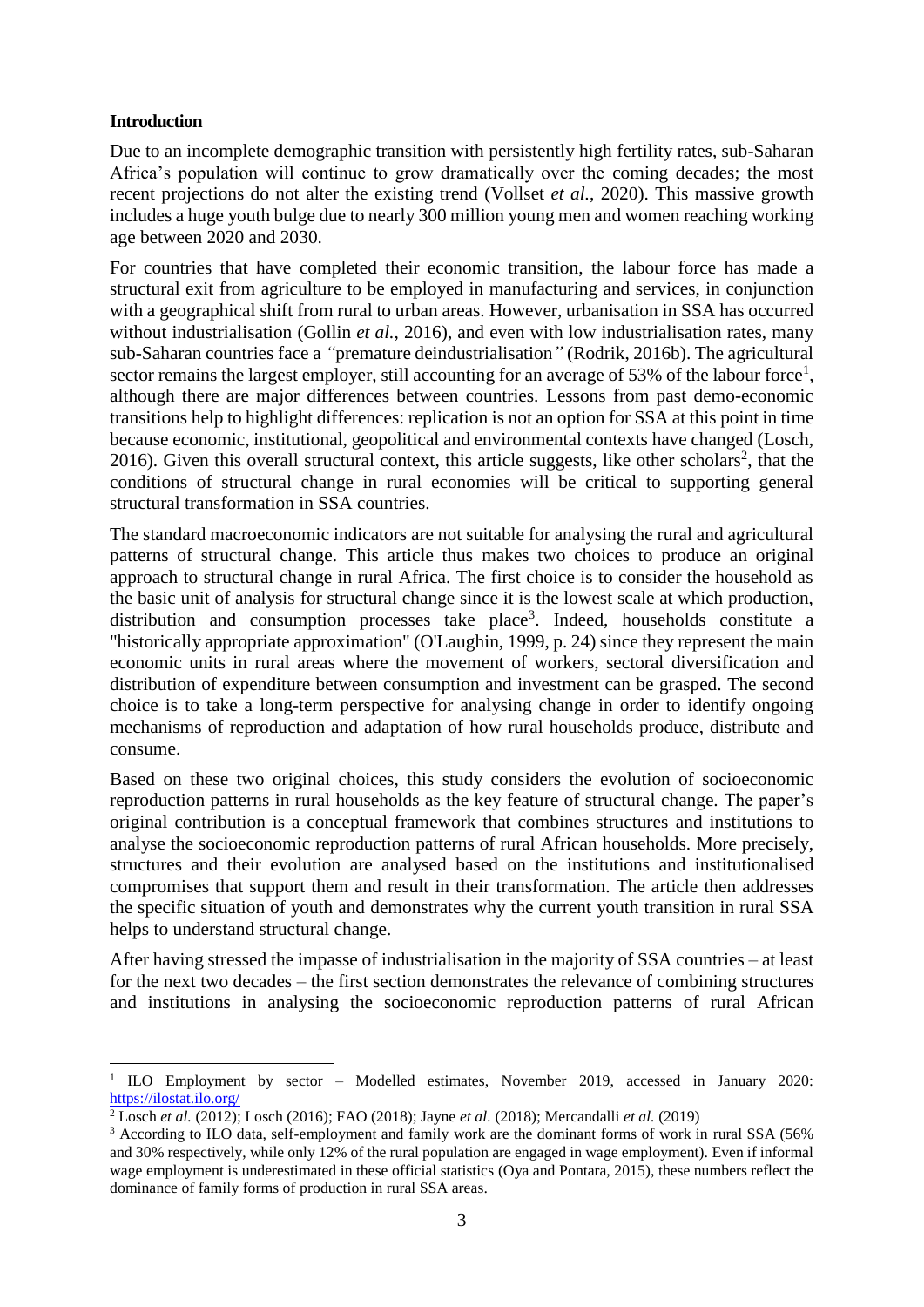households. To do so we draw on *Régulation* theory (RT)<sup>4</sup> (Boyer, 1990; Aglietta, 2000; Boyer, 2015), which analyses structural change by looking at the inherent contradictions in an accumulation regime from the perspective of the main institutions – or institutional forms – that temporarily ensure its unity and stability (Labrousse and Michel, 2017).

Because the main concepts of RT were developed to understand the crises of Western capitalism in industrialised economies – where formal wage employment is the dominant form of workforce mobilisation – and in order to avoid "institutional grafts" (Hugon, 2015), the second section starts by adjusting institutional forms as defined by RT to rural African contexts. It then demonstrates that the income-labour nexus is the dominant institutional form of the accumulation regime in rural Africa.

Given the current destabilisation of many social relations underpinning the income-labour nexus, the last section identifies emerging institutional configurations through youth transitions, which represent a critical period in the socioeconomic reproduction of households.

# 1 A theoretical approach to capturing structural change in rural sub-Saharan Africa

## 1.1 Beyond historical pathways of structural change

A stylised summary of structural change shows a gradual transition from an agriculture-based economy to one based initially on industry and then on services, in conjunction with a geographical shift from rural to urban areas and a demographic transition from high to low birth and death rates. In spite of diverse paths, these similarities in structural change between world regions have been confirmed by statistical evidence (Timmer, 2009) and have contributed to the mainstream thinking on development, based on the ideas of replication and catching up (Rostow, 1960). This view goes hand in hand with Robert Solow's theory of conditional convergence (Solow, 1956), which predicts a convergence of structurally similar economies towards the same level of development.

But the international context of the late twentieth and early twenty-first centuries indicates new challenges, which may mean that the transition processes of the past are simply not replicable for the so-called "late developers" like sub-Saharan Africa (Losch *et al.*, 2012; Losch, 2016). African countries must cope first with increasing competition due to international and domestic economic liberalisation over the past thirty years. Moreover, the current growth regime, based on massive requirements of non-renewable natural resources, is unsustainable (IPCC, 2014; Mora *et al.*, 2018), and the increasing substitution of labour by capital, combined with international competition for labour costs, puts employment under pressure at a global level (Supiot, 2019).

In addition, Africa exhibits strong structural particularities. On the one hand, SSA is facing a delayed demographic transition that is resulting in a large population push (cf. Figure 1). The result will be an increase in the labour force of about 710 million over the next 30 years, which represents 68% of the global labour force growth by 2050<sup>5</sup>. Moreover, despite urbanisation, the rural population should lead in numbers until the 2040s, increasing by 50% over the next 20

<u>.</u>

<sup>4</sup> The French term *régulation* as used here refers to the "regularisation" or "normalisation" of economic activities through economic and extra-economic mechanisms (Jessop and Sum, 2006, p. 4). Following the English translation of *Régulation* Theory: The state of the art (Boyer and Saillard, 2002), we decided to keep *régulation* untranslated here.

<sup>5</sup> Population data used in this article are extracted from the UNDESA *World Population Prospects* and *World Urbanization Prospects* (the 2019 and 2018 editions, respectively).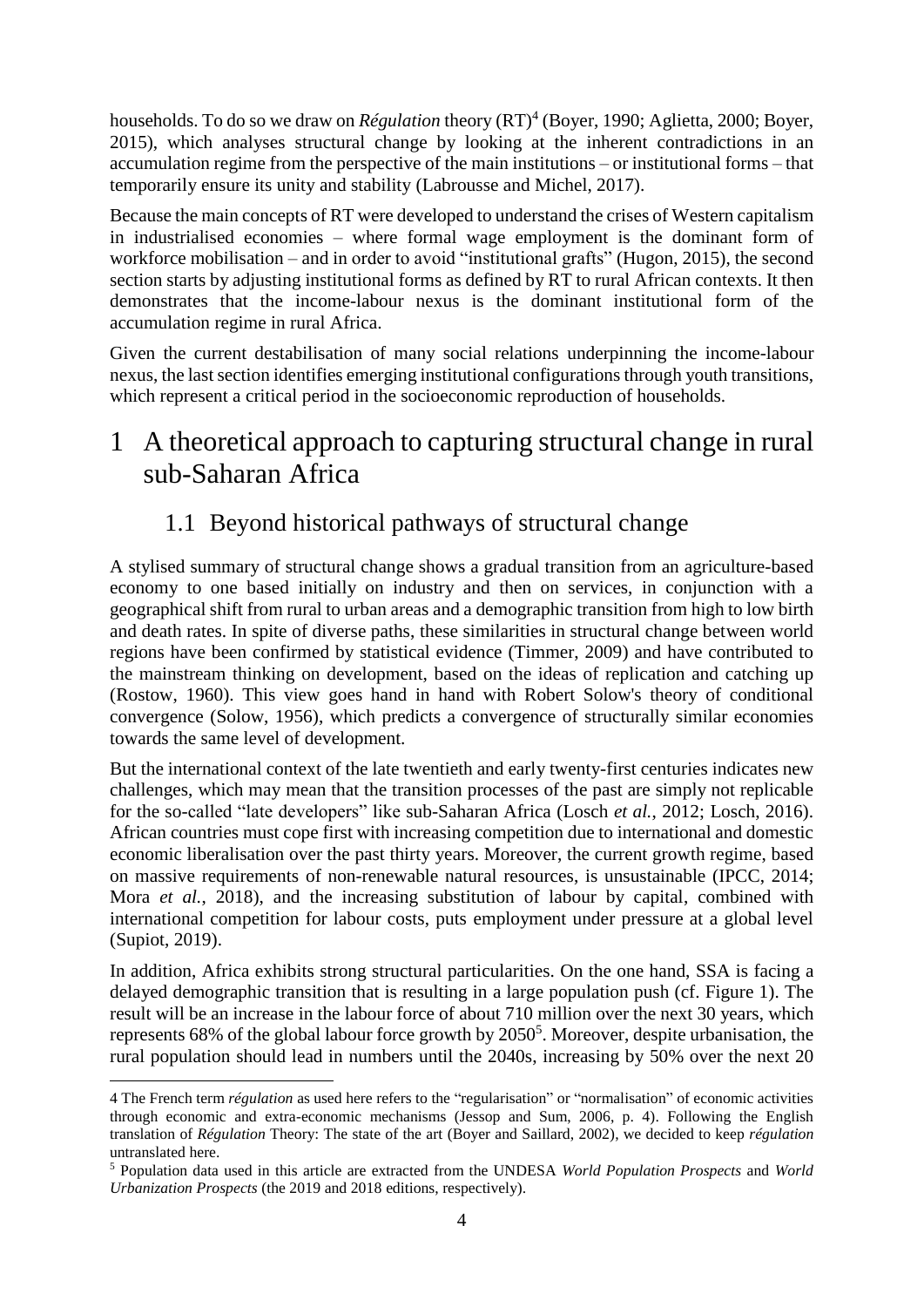years (while decreasing at the world level) to reach nearly 1 billion. On the other hand, SSA's urbanisation has occurred without significant industrialisation (Losch *et al.*, 2012; Gollin *et al.*, 2016; Diao *et al.*, 2017): the agricultural sector, extractive industries and informal services account for the majority of GDP (Charmes, 2012), even though slight nuances are observed (Kruse *et al.*, 2021). Despite the last fifteen years of high economic growth, boosted by oil and ore exports, there has been no "African Growth Miracle" (Rodrik, 2016a) since it has produced little structural change and few jobs (Cadot *et al.*, 2016; Rodrik, 2016a).

Because of this limited structural transformation, rural-urban labour migration cannot play the same historical role in SSA as it has in other regions. Although permanent rural-urban migration continues to predominate, it has been relatively slow (de Brauw *et al.*, 2014) and contributes less and less to urban population growth (Potts, 2012, 2018). Further, it coexists with various types of migration: short-term, long-term and circular rural-rural or urban-rural (Potts, 2013). The new links between areas and sectors are increasingly complex, and the circular migration of rural dwellers blurs the classic interpretation of the demo-economic transition (Losch, 2015; Mercandalli *et al.*, 2019).



**Figure 1. Demographic change in selected regions and countries over two 40-year periods**

Source: Authors' calculations from UN-DESA (2019)

The dominant transition model based on industrialisation and urbanisation seems difficult to envisage in SSA, and a consensus has emerged on this unique situation (Losch *et al.*, 2012; Rodrik, 2016a; Newfarmer *et al.*, 2018; Mercandalli *et al.*, 2019). This article suggests that the evolution of rural economies, including farm and non-farm activities that may or may not spur circular migration, is critical for understanding the patterns of structural change in SSA countries. Indeed, the rural population will continue to grow, as will the demand for agricultural products. It is unlikely that SSA will become a "continent without farmers" overnight (Dorin *et al.*, 2013).

The potential role of agricultural and rural activities in the African demo-economic transition can be countered by the mismatch between the aspirations of rural youth and their involvement in the agricultural sector or, more broadly, in rural life (Sumberg *et al.*, 2012; Leavy and Hossain, 2014). But this point is not enough to exclude the rural option. The reason is primarily demographic: given the volume of rural youth entering the labour force each year, agriculture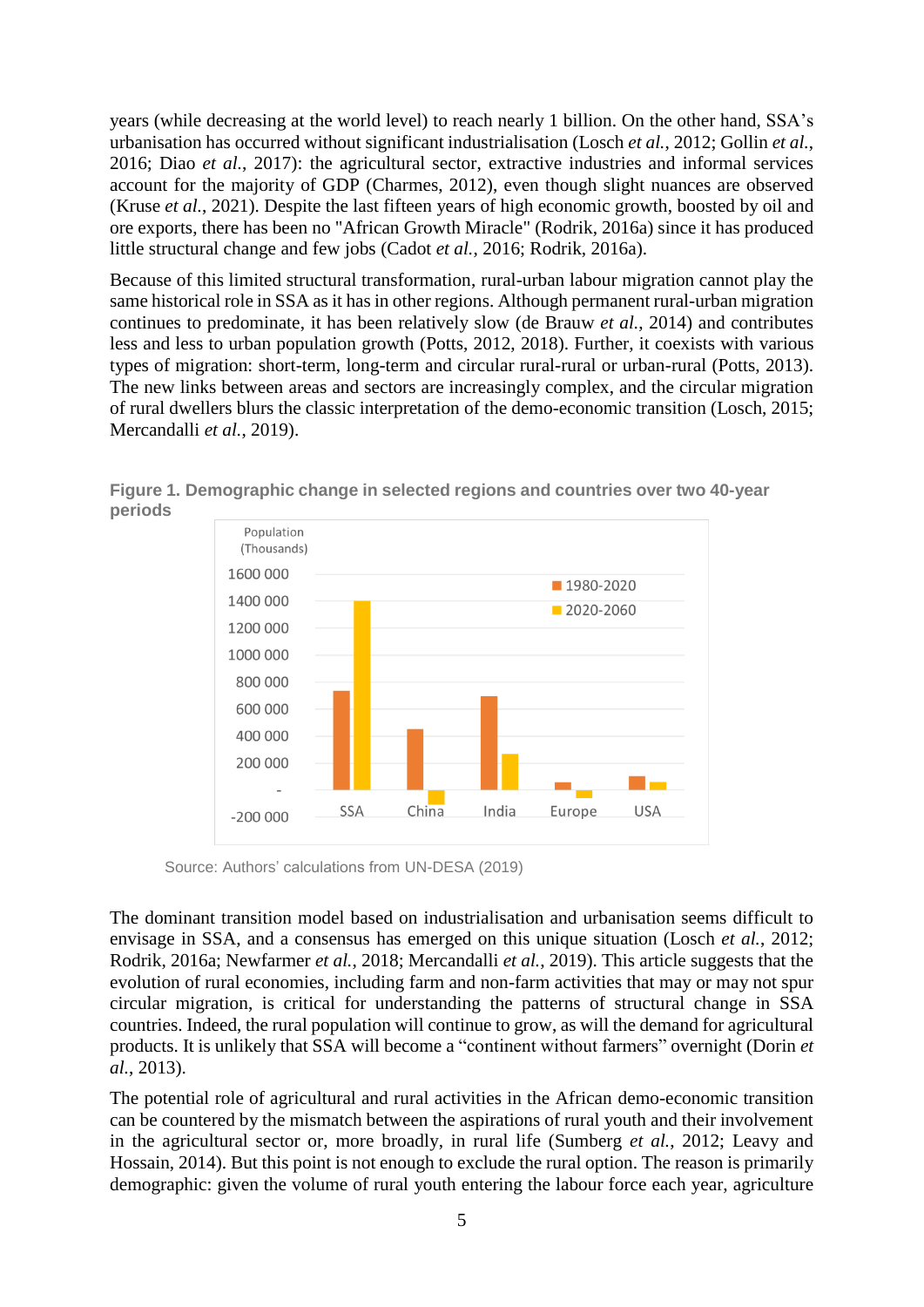will certainly contribute in part to many of their livelihoods, by choice or by default. Moreover, a lack of interest in agriculture and rural areas cannot be generalised because it depends on contexts and social categories and may change with the conditions (Daum, 2019; Djurfeldt *et al.*, 2019).

## 1.2 Production and reproduction dynamics through an institutional lens

The population dynamics in rural Africa today and the limited labour opportunities due to the lack of economic diversification call into question the viability of production and reproduction of workers' livelihoods. According to the Agrarian Political Economy (APE) school<sup>6</sup>, production is "the process by which labour changes nature to satisfy the conditions of human life" (Bernstein, 2010, p. 13). Production is organised according to a set of human relationships that govern the mobilisation of different production factors (e.g., land, labour, tools, knowledge and skills). These relationships form the "social conditions of production" (Bernstein, 2010, p. 16), which are maintained over time by a set of mechanisms that ensure the "reproduction of the means of production, of present and future workers, and of the social relations" between producers and non-producers (Bernstein, 2010, p. 18).

However, in rural Africa, there is no full dissociation of workers from their means of production (land and capital): workers often combine various forms of work statuses (family, selfemployment, wage-employment) within social relations that are not necessarily exploitative. Social differentiation within family farms does exist, but it cannot always be interpreted in terms of class analysis due to the fragmentation of the "working classes" in rural Africa (Bernstein, 2010) and the interaction of class relations with other social practices (gender, caste, generation, religion, etc.) that do not originate in capitalism (O'Laughlin, 2016).

These characteristics make a case for adopting an institutional lens: institutions help to conceptualise the reproduction of the social conditions of production and understand how structures evolve. Institutions encompass both the systems of rules and the collective arrangements that produce these rules and enable their interpretation by individuals (Commons, 1931). These rules and collective arrangements can be formal (e.g., a law, a contract, a central bank) or informal (e.g., a custom, a collective rule, an undeclared village association) (Vercueil, 2013).

Individuals operate within a given institutional context – which governs the organisation of production and the modalities of reproduction of the means of production – and can contribute to the transformation of institutions through their own actions, whether concerted or conflictual.

The transformation of institutions governing production and reproduction dynamics spans uneven time scales and various modalities. We suggest two major modalities: change through the gradual adaptation of institutions (Mahoney and Thelen, 2010), and change related to structural crises that must be analysed over a long period of time (Boyer, 1990). Institutional change can be slow but can also operate by adaptation over a relatively short time scale. In the case of incremental change, the properties of institutions are considered variable rather than fixed. Indeed, individuals can conform to the institution, but they can also act through it (or its prescriptions) and possibly adapt it. Incremental institutional change can smoothly generate new institutions and produce structural change. However, institutional change can also bring

1

<sup>&</sup>lt;sup>6</sup> The APE school of thought has long focused on agrarian change (Bernstein and Byres, 2001). The strength of this approach in political economy is in questioning the "essentialist" vision of the peasantry, which champions an assumed equitable agrarian structure (Bernstein, 2010), and examining the future of peasantries in relation to the global development of capitalism.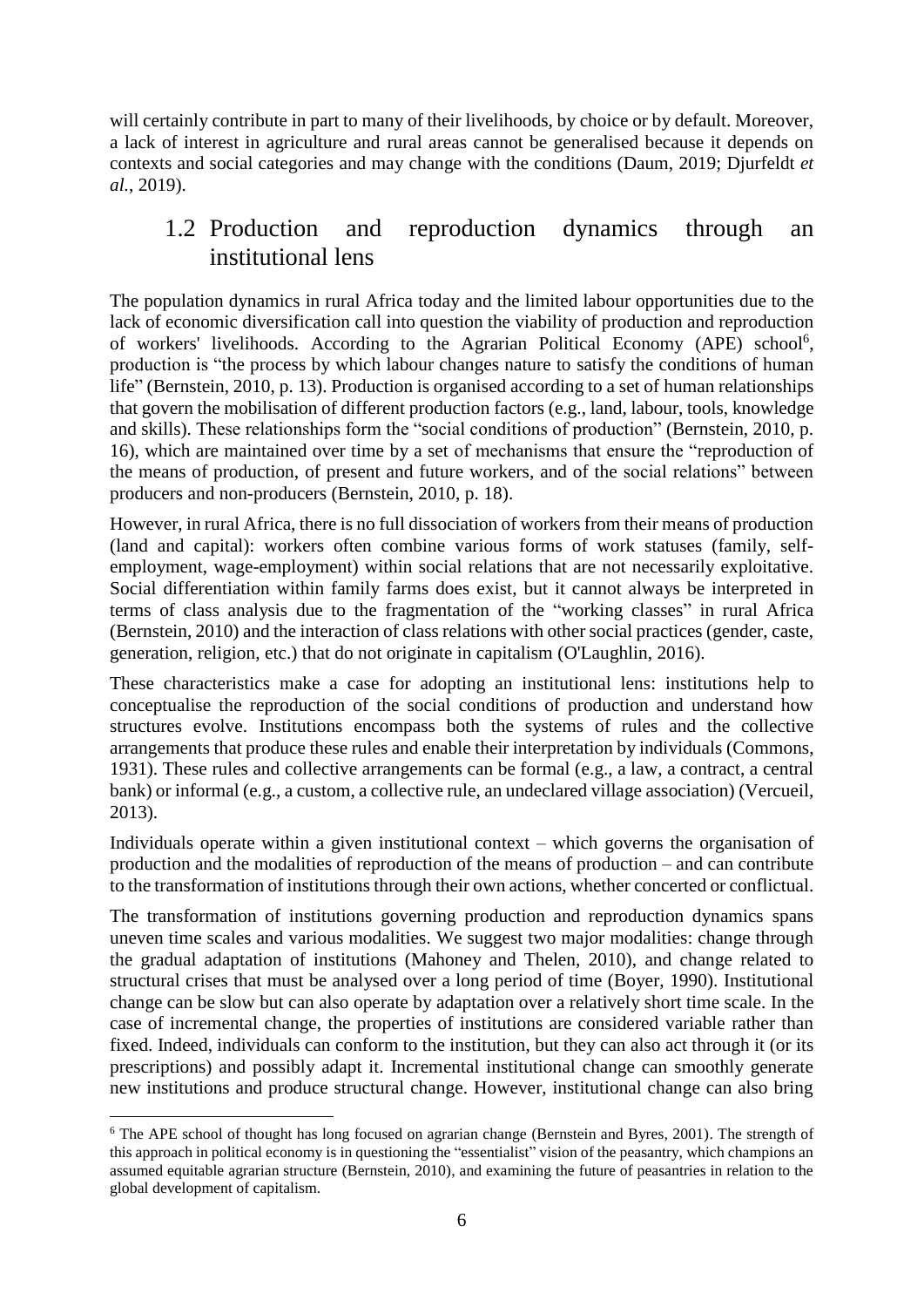about conflict, particularly when a strong political power locks in any institutional change. In that case, institutional change is no longer incremental and requires a deeper theorisation of change.

#### 1.3 Drawing upon *Régulation* theory: from institutions to structures

When a situation becomes conflictual and the contested institutions do not allow a solution to emerge, a re-founding and new institutions are needed to adapt to and reflect the economic, social and political order of the society. Such conflicts resulting in institutional crises require the development of new "institutionalised compromises" that are a way to establish viable longterm agreements between stakeholders. The concept of institutionalised compromise is at the heart of RT, which considers structural change through the lens of crises and conflicts (Boyer, 2018).

The role of institutions in RT allows the introduction of several key concepts. First, RT uses "intermediate abstractions" (Boyer, 2015), namely "institutional forms", that constitute an intersection of macroeconomic regularities and individual and collective behaviours governed by institutions. RT identifies five institutional forms that codify social relations: wage-labour relations, forms of competition, financial and monetary institutions, forms of the state and international regimes.

In the original RT, the combination of these institutional forms coordinates the decentralised actions of individuals and constitutes the institutional architecture of an accumulation regime defined as "the set of regularities that ensure the general and relatively coherent evolution of capital accumulation, that is, which allow the resolution or postponement of the distortions and disequilibria to which the process continually gives rise" (Boyer and Saillard, 2002, p. 335). This institutional architecture can result from a complementarity between forms, or from a hierarchical domination of one form over the others (Boyer, 2016).

RT then posits the relationship between the context-specific configuration of institutional forms and an accumulation regime (Labrousse and Michel, 2017). The matching of institutional forms with an accumulation regime takes place through heterogeneous processes that generate instability: social forces constantly shape and adapt the process itself to allow accumulation to take place.

The regulation mode ensures dynamic compatibility between accumulation and the existing social organisation. It helps to mitigate the permanent discrepancies that arise between institutional forms and the accumulation regime. However, major discrepancies can result in high tensions and cause a structural crisis. Without excluding exogenous reasons for major crises, RT assumes the endogenous origin of most crises to stem from the limitations of the accumulation regime itself.

When a structural crisis occurs, institutions cannot be maintained; this requires the emergence of a new institutionalised compromise that corresponds to the crystallisation of a particular balance of power between the different social forces at play (André, 2002). In other words, on the one hand, a current institution can be described by the institutionalised compromise it originates from. On the other hand, an emerging institutionalised compromise reflects the existing conflict between social forces and the continuous shaping of the resulting future institution.

The value of RT consists of its combination of structures and institutions in the analysis of structural change. It makes it possible to capture the inherent contradictions within an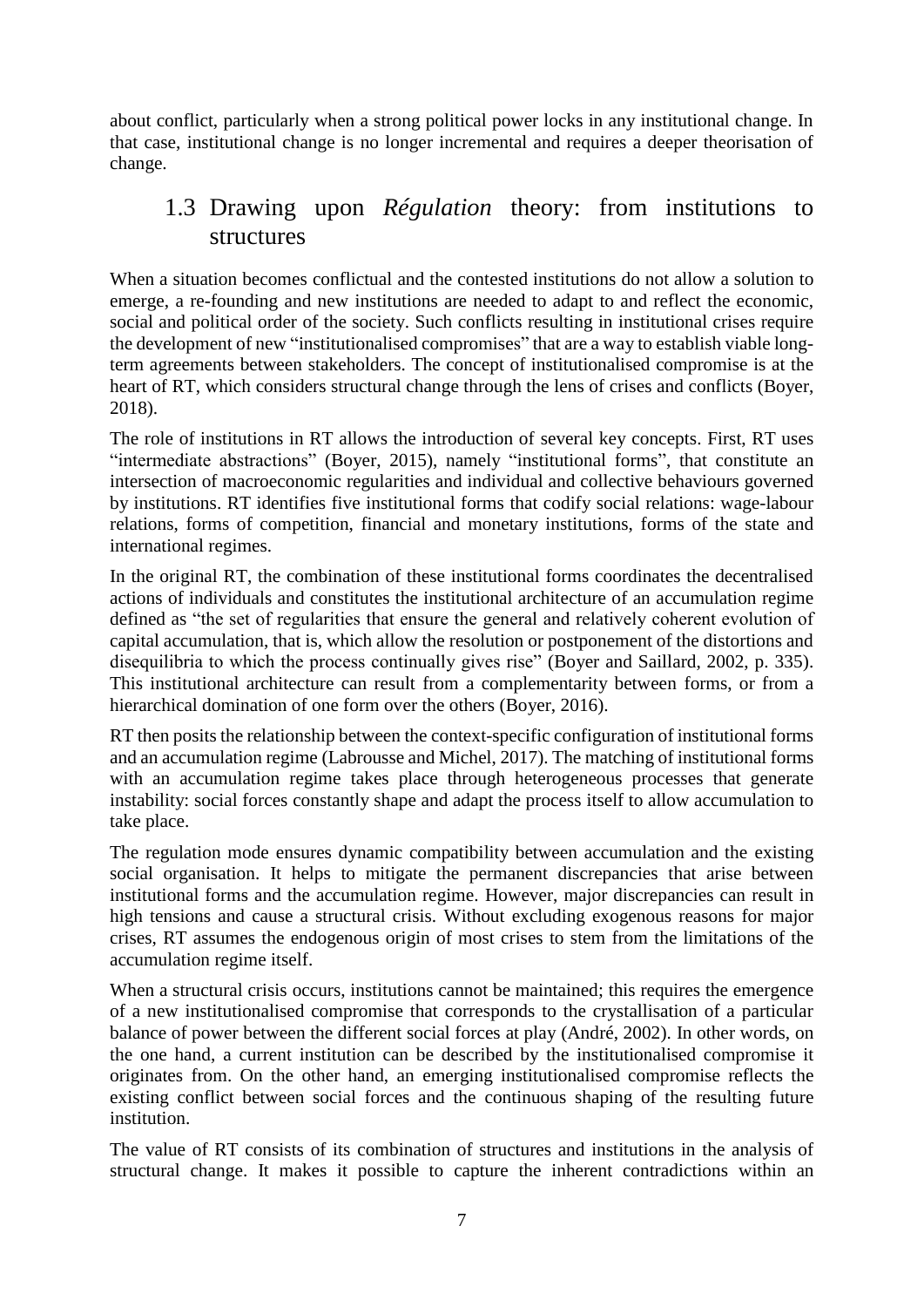accumulation regime according to the existing institutional forms that temporarily ensure its unity and stability.

However, the contribution of RT in analysing structural change in rural Africa requires an adaptation of both institutional forms and level of analysis. Indeed, given its initial research focus, RT has rarely been used for the analysis of developing economies. The first adjustment relates to the risks of transposing theoretical debates or "institutional grafts" initiated in other historical contexts in developing countries (Vernières, 2008; Hugon, 2015). The main concepts of RT were developed to understand the crises of Western capitalism in industrialised economies, where formal wage employment is the dominant form of workforce mobilisation. But in sub-Saharan countries, the capitalist sector is far from being the main employer of rural workers. Institutional forms are general notions that make it possible "to move from the highest degree of abstraction to proposals that can be confronted with the empirical material" (Boyer, 1986, p. 42). However, they are not "anthropological variants" (Hugon, 2015) and need to be adjusted to rural African contexts.

The second adjustment involves an analysis of structural change at the mesoeconomic level (Lamarche *et al.*, 2021) because in most sub-Saharan African countries, the characterisation of an accumulation regime at the national level is uncertain and debatable: The nation-state is not the only place where institutionalised compromises are made. This is necessary because in its original version, RT is a macroeconomic approach that puts the nation-state at the centre of institutional emergence.<sup>7</sup> This view does not fit the situation of SSA countries, where nationstates are recent and a "shadow economy" (Boyer, 2016, p. 361), far from state control, shapes the behaviour of the majority of the population. The role of customary authorities at the local level remains decisive in building these compromises.

## 2 The income-labour nexus as the dominant institutional form in rural SSA

*Régulation* theory proposes a theorisation of structural change based on a configuration of institutional forms that need to be adjusted to the context of rural SSA. The matching of institutional forms with an accumulation regime results from complementarity or hierarchical domination of one form over the others.

The section will first discuss and adapt RT institutional forms to the SSA context. It will then demonstrate why the income-labour nexus has historically been the dominant institutional form in rural Africa and how this domination is currently under challenge. In other words, the income-labour nexus is central for understanding structural change because its transformation is at the heart of the upcoming accumulation regime in rural Africa (cf. Figure 2).

1

<sup>7</sup> RT research has also engaged in sectorial and territorial approaches (Chanteau *et al.*, 2002; Gilly and Pecqueur, 2002; Laurent and Du Tertre, 2008) emphasising how accumulation regimes produce different results in specific economic sectors or at specific geographical scales where institutional compromises can be implemented (Labrousse and Michel, 2017).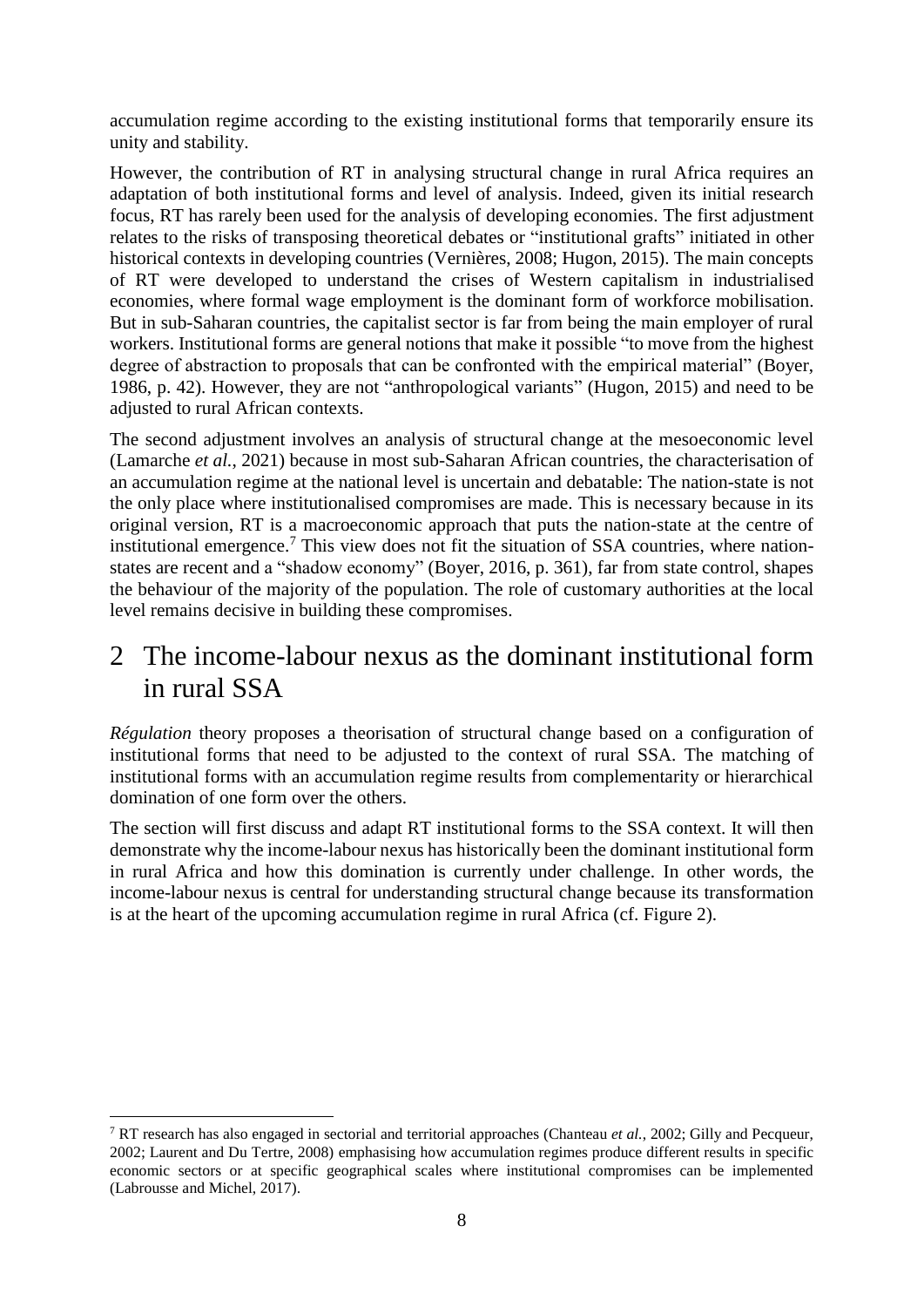



Source: Authors

1

## 2.1 Adjusting institutional forms to rural African contexts

In the original RT, social relations governing production and reproduction processes constitute a specific institutional form called the *wage-labour nexus*, explained by the centrality of the wage system in capitalist economies. But this institutional form needs to be adjusted, given that formal wage employment is far from being dominant in the organisation of labour in rural Africa. Indeed, labour organisation in rural areas is based on a variety of forms of work and incomes due to the configuration of activities in which people are engaged (rural/urban, family/self-employed/waged, agricultural/non-agricultural).

Facing similar difficulties in French rural areas where family employment remains significant and new forms of work organization other than wage labour are emerging, Laurent and Mouriaux (2008) suggested replacing the *wage-labour nexus* with the "*rapport social d'activité*" as a way to better understand the new forms of socialisation of work. This adapted institutional form considers the following dimensions:

the types of means of production mobilized […], the construction of skills through geographic and professional mobility […], the forms of the social and technical division of labour […], the modalities of attachments of workers to productive structures and to territories, the determinants of income (wage or other) […], the lifestyles that support the deployment of productive processes […] and family topologies (Laurent and Mouriaux, 2008, p 39).

These dimensions are quite broad, and they do not refer to specific institutions<sup>8</sup>. That is why our adaptation of the institutional form related to labour in rural Africa is based on the identification of the specific set of institutions governing the mobilisation and reproduction of the labour force. Inspired by Laurent and Mouriaux's perspective, we call this adapted

<sup>&</sup>lt;sup>8</sup> We can also mention the work of Anseeuw (2011) who was inspired by this approach to understand the conditions under which former miners in South Africa entered farming. The author focused on the spatial division between the place of work and the family's place of living and the professional segregation that limits access to the means of production and institutional support related to agricultural development.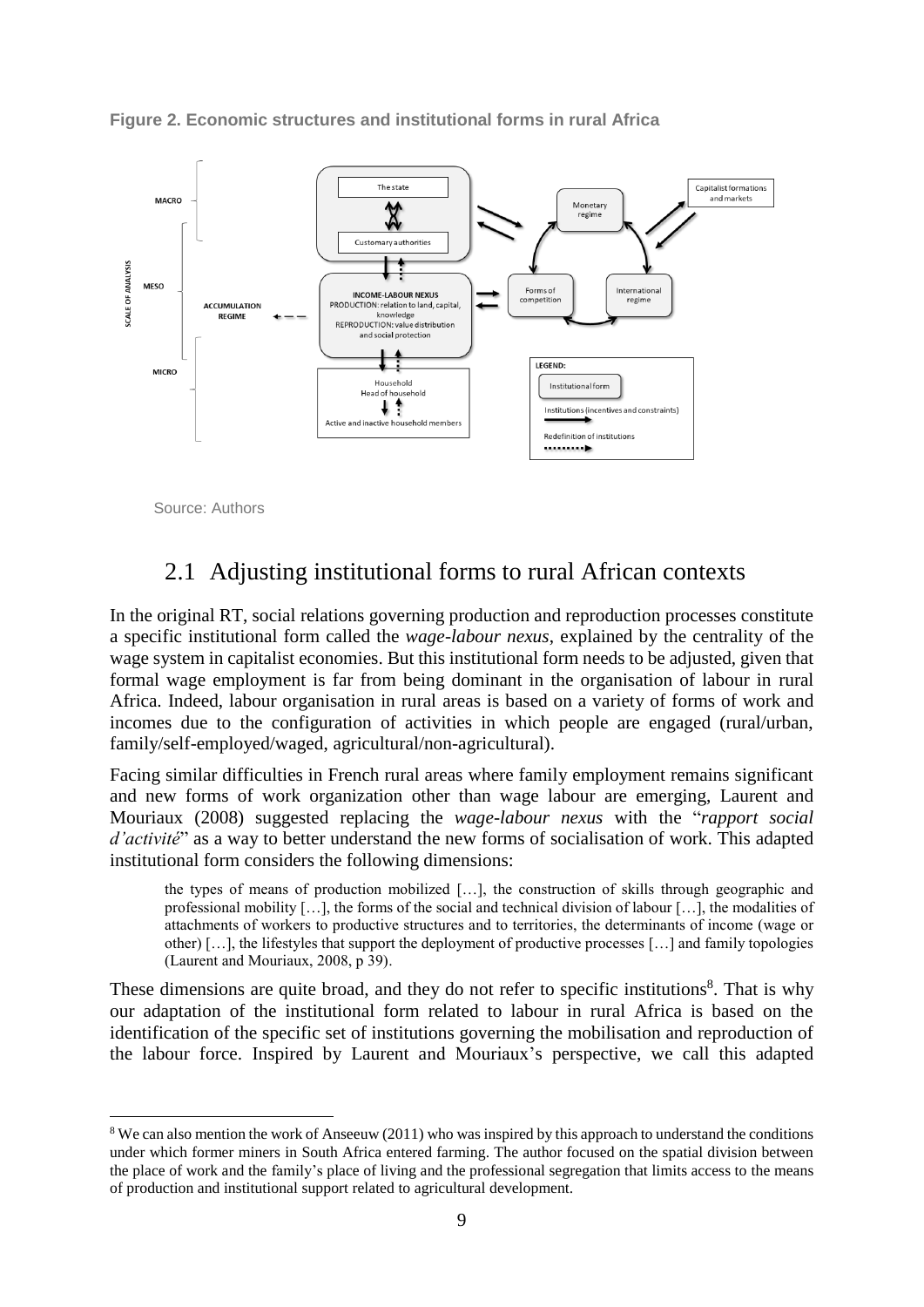institutional form the "*income-labour nexus"<sup>9</sup>* . This nexus includes major institutions related to the production process, namely how workers relate to land, capital and knowledge, and others related to the reproduction of the labour force like institutions governing the distribution among stakeholders of value resulting from the production process, as well as institutions providing an indirect redistribution of value through collective risk mitigation mechanisms (section 2.2 details this set of institutions).

With regard to the form of the *nation-state* in SSA, we consider a hybridisation of formal, legal state institutions and informal institutions under customary authorities (cf. Figure 2). According to RT, the form of the state describes the relationship between state and the economy (Boyer and Saillard, 2002). But in most SSA countries, a "shadow economy" (Boyer, 2016) far from the supervision of public authorities affects a large portion of the population. Therefore, analysing the forms of articulation between the state and the economy leads to a consideration of the complex nature of the state.

This consideration includes the various ways the state exercisesits coercive power and authority and the associated social practices. Mkandawire (2015) and Darbon and Provini (2018) introduce some key contributions on the nature of the state in Africa. One consensus emerging from this debate is that authority often arises from entanglements between legal institutions (those established by the "imported" modern state (Badie, 2000)) and custom-based and nonjuridical institutions. Indeed, due to their ability to define rights concerning household use of resources such as land, natural resources, workforce or knowledge, and thus to legitimise certain rules in the appropriation of current and future income flows, the legitimacy of customary authorities is historically recognised by individuals and their families in rural areas<sup>10</sup>. Hence, some researchers have developed the concept of a neopatrimonial state, suggesting that this institutional entanglement produces forms of organisation in which

relationships of a broadly patrimonial type pervade a political and administrative system which is formally constructed on rational-legal lines. Officials hold positions in bureaucratic organisations with powers which are formally defined, but exercise those powers [...] as a form of private property (Clapham, 1985, p. 48).

Neopatrimonialism could be seen as guiding how African states' public spending and revenues are managed. But, as underlined by Mkandawire (2015, p. 602), this is a reductionist consideration of the state in Africa in that "economic policy-making is a highly complex process involving ideas, interests, economic forces and structures, path dependence, and institutions, and it cannot be reductively derived from the logic of neopatrimonialism". By translating this debate into institutionalist terms in building our theoretical framework, we deduce that in most African rural contexts, the nation-state is not a place of institutionalised compromise, and phenomena of "institutional hybridisation" (Gilly and Wallet, 2005, p. 709) can frequently arise. But we do not deduce, *a priori*, a specific logic underlying this entanglement. This leads us to consider not only an entanglement of institutions (legal and customary) but also a tangle of scales for understanding institutionalised compromises.

The *forms of competition* between rural households or between households and other economic agents (e.g., private businesses) vary according to contexts and types of resources involved, which are related to sources of accumulation. Competition may be virtually non-existent when customary authorities forbid the alienation of productive resources. In this case, access to resources is usually differentiated between particular social groups (e.g., the caste system found in some rural societies in SSA). In specific conditions, competition can also be driven (or

1

<sup>9</sup> This denomination broadens the term "*wage-labour nexus*" as it takes into account all sources of income, not only wages.

 $10$  Customary law is a body of usually unwritten rules founding its legitimacy in tradition, i.e., in its claim to have been applied since immemorial times (Cotula, 2007).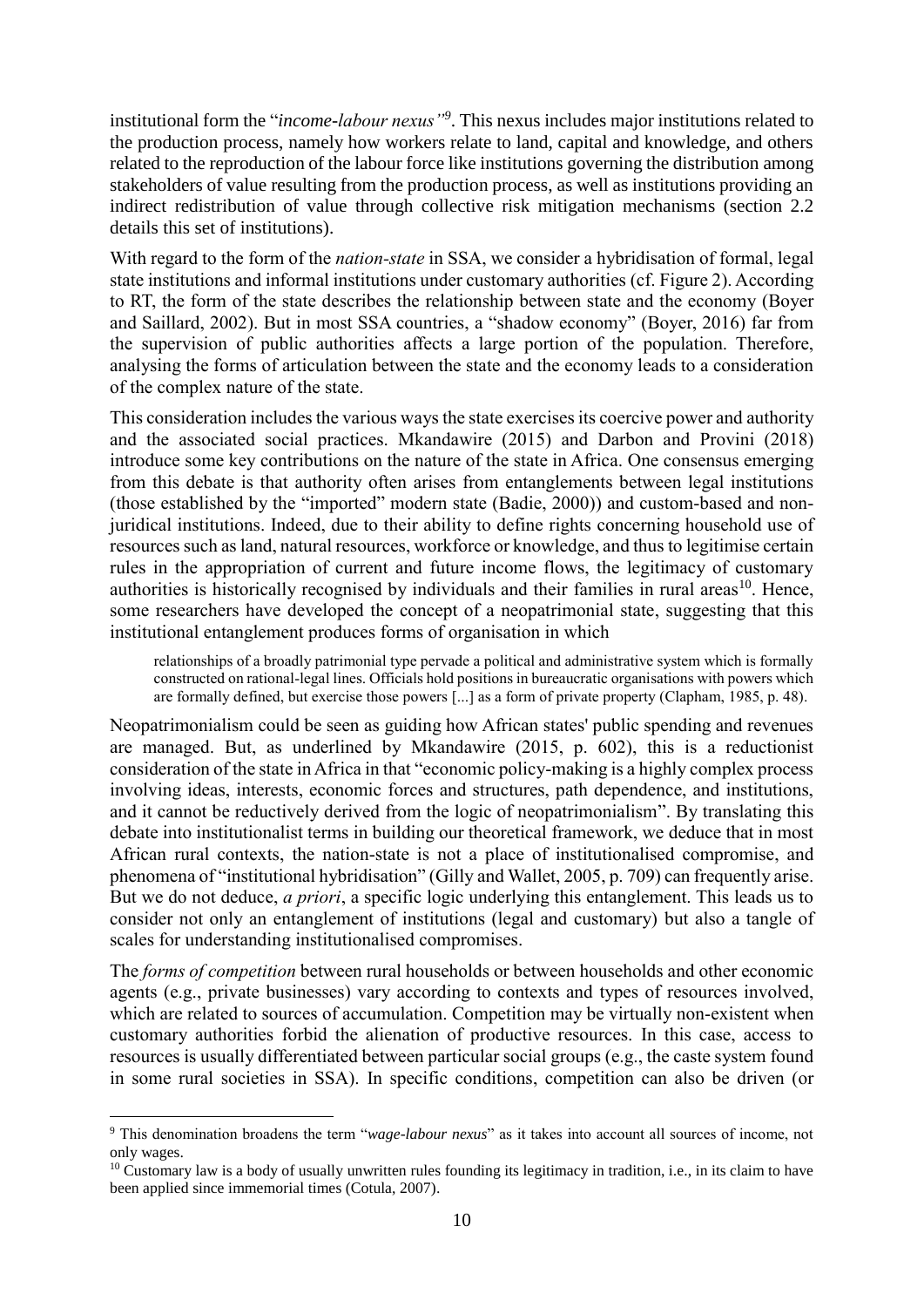constrained) by the state when state monopolies exist. This has been the case for many value chains considered as strategic by newly independent states (e.g., extractive industries or agricultural commodities). In contrast, competition today results from market forces and is characterised by the importance of the private sector and the role of business, which is not incompatible with possible distortions due to oligopolies or state-granted privileges. The boundaries between these forms of competition are generally blurred. For example, although the alienation of productive resources like land is officially banned by customary authorities, these authorities tolerate, or even contribute to, the existence of informal markets (e.g., the "vernacular markets" for land reported by Chimhowu and Woodhouse (2006)).

In African countries, the *monetary regime* is distinctive because in most rural areas, currency is not the only way to convey value and connect accumulation centres with workers - it is not inherent to every transaction (Hugon, 2015). Some production factors, including labour, are not exchanged on a monetary basis. Indeed, the principle of reciprocity is important in many rural African societies, and processes related to gifts and counter-gifts need to be taken into consideration in value creation (Sabourin, 2012). Some of these transaction practices are partially maintained, in parallel to currency, to access specific resources. However, monetarisation is an old process – rooted in taxation systems imposed by European colonisers – that has progressively spread through most rural areas of SSA. Monetarisation results in the commodification of the means of production and as such modifies workers' relationships to these means of production and to their own labour force.

For the majority of sub-Saharan countries, *integration into the international regime* is characterised by the structural outward orientation of their economies – a consequence of their past dependent status as providers of raw materials for the colonial powers, which has shaped their position in the international regime. Since the 1980s, liberalization and the development of a global open economy have facilitated international movements of capital and their investment in newly privatised sectors of activity. This is reflected in large-scale investments in the African agricultural sector<sup>11</sup> (Anseeuw *et al.*, 2016), the new role of agribusiness and the development of contract farming<sup>12</sup> (Swinnen and Maertens, 2007), which have reinforced the connection between rural households and global value chains.

## 2.2 The domination of the income-labour nexus in rural Africa

Since the liberalisation processes of the 1980s in SSA, the growing importance of economic dynamics related to globalisation has resulted in the primacy of the international regime over other institutional forms. As in many other developing countries (Quemia, 2001; Lafaye de Micheaux, 2016), this primacy is, however, relative due to complex internal dynamics and particularly the specific characteristics of the state. African states are frequently referred to as rentier states, which has resulted in the emergence of neo-patrimonialist features (as discussed above). According to a few regulationist works on Africa, a distinctive dominant institutional form of macroeconomic accumulation regime has developed, resulting from the outward orientation of the economies and the rentier character of the state (Hugon, 2013; Alenda and Robert, 2018) – a regime that does not prevent genuine forms of national capitalism (Losch, 2000).

Nevertheless, the consideration of this dominant macroeconomic accumulation regime must not hinder the capture of the processes underway at the meso- and microeconomic levels. Because of the continuing significance of the rural economy in SSA, these levels determine the

<u>.</u>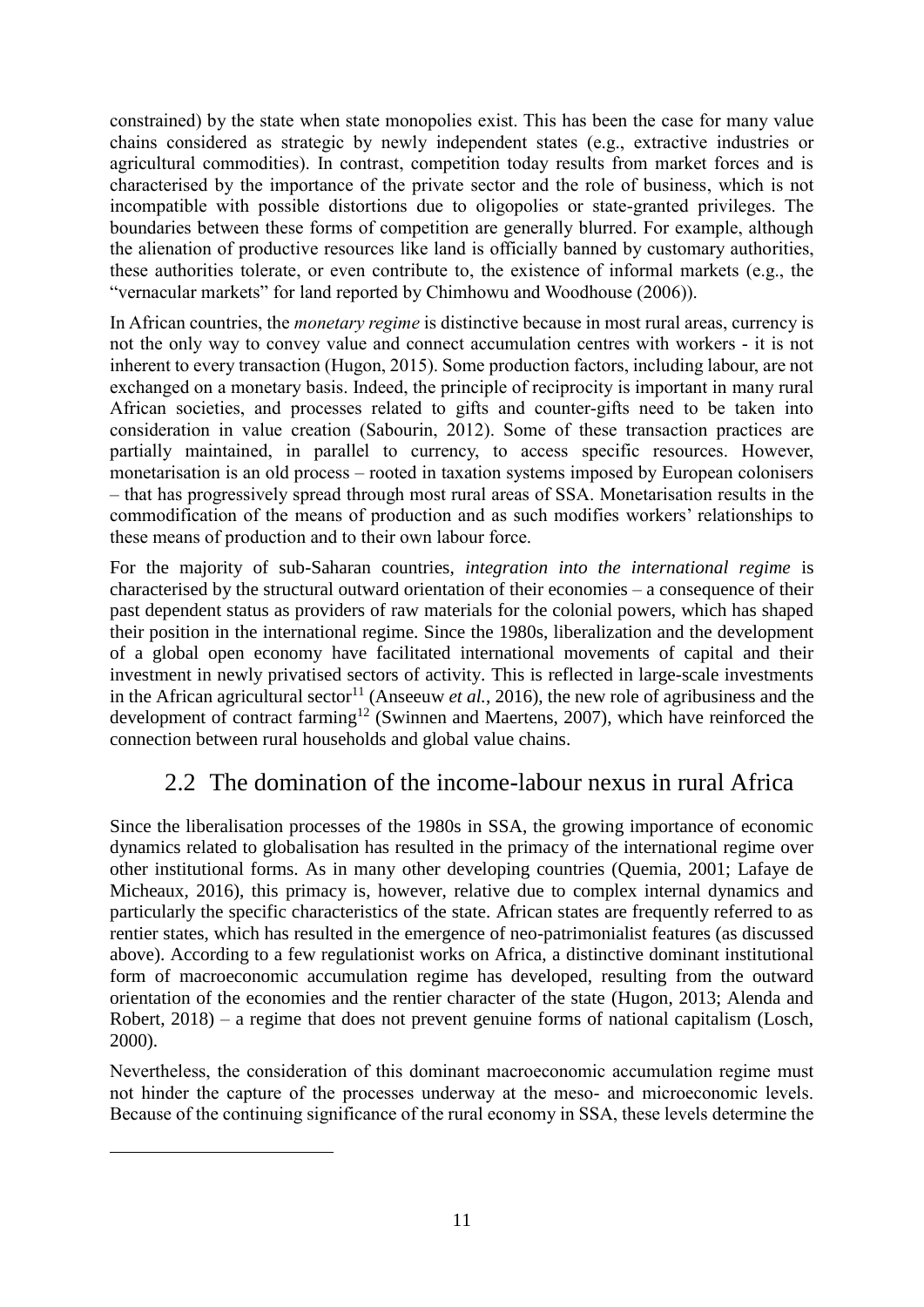understanding of the social relations linked to the organisation of the production and distribution of value that are critical to structural change in rural Africa.

The income-labour nexus can be considered the historical dominant institutional form driving the accumulation regime in African rural contexts, but this domination is currently destabilised by many factors (cf. Figure 3). Regarding the production process, this nexus is based on institutions that determine how workers relate to land, capital and knowledge. Given the historical dominance of family farming (Sourisseau, 2015), institutions related to land and capital access are central. Workers' relations to knowledge (including formal education) and know-how induce specific dissemination and implementation of agricultural technical models that determine productivity. The income-labour nexus also includes institutions governing the sharing of value between stakeholders in the production process, like family institutions, labour and agricultural market institutions, as well as any social protection of workers that provides an indirect redistribution of value through collective risk mitigation mechanisms. These risks, which include old age, illness, disability, unemployment, work injury or pregnancy, can result in a decrease in resources or an increase in expenses, impacting the economic security of individuals or their families.



**Figure 3. Institutional changes within the income-labour nexus**

<u>.</u>

By discussing each institutional component of the income-labour nexus, the rest of the section demonstrates how this context-specific institutional form brings together most other institutions that play a role in the reproduction of rural households and their workers, and it shows how dense the links between them are.

## 2.2.1 The relation to land: a pluralism of regimes

Agriculture is still the backbone of many African rural households even though non-farm income may be significant to rural livelihoods.<sup>13</sup> Therefore, rural livelihoods rely heavily on land, so changes in land institutions, mainly land rights, are crucial in the evolution of the income-labour nexus.

Historical land rights are related to customary systems and vary considerably depending on a range of cultural, ecological, social, economic and political factors. For instance, in a pastoraldominant context, land rights are collective and negotiated through reciprocal arrangements

Source: Authors

<sup>&</sup>lt;sup>13</sup> See, among others: Tacoli (1998); Bryceson (1999); Ellis (2000); Haggblade et al. (2007); Bernstein (2010); Losch *et al.* (2012); Sourisseau (2015); Djurfeldt *et al.* (2018). One of the most recent references (Davis *et al.*, 2017) shows that specialisation in farming activities concerns on average 52% of rural households, while 29% of households have diversified incomes. A household is considered specialised if at least 75% of its incomes comes from a single activity. Conversely, a household is diversified if none of its sources of income constitutes more than 75% of its total income.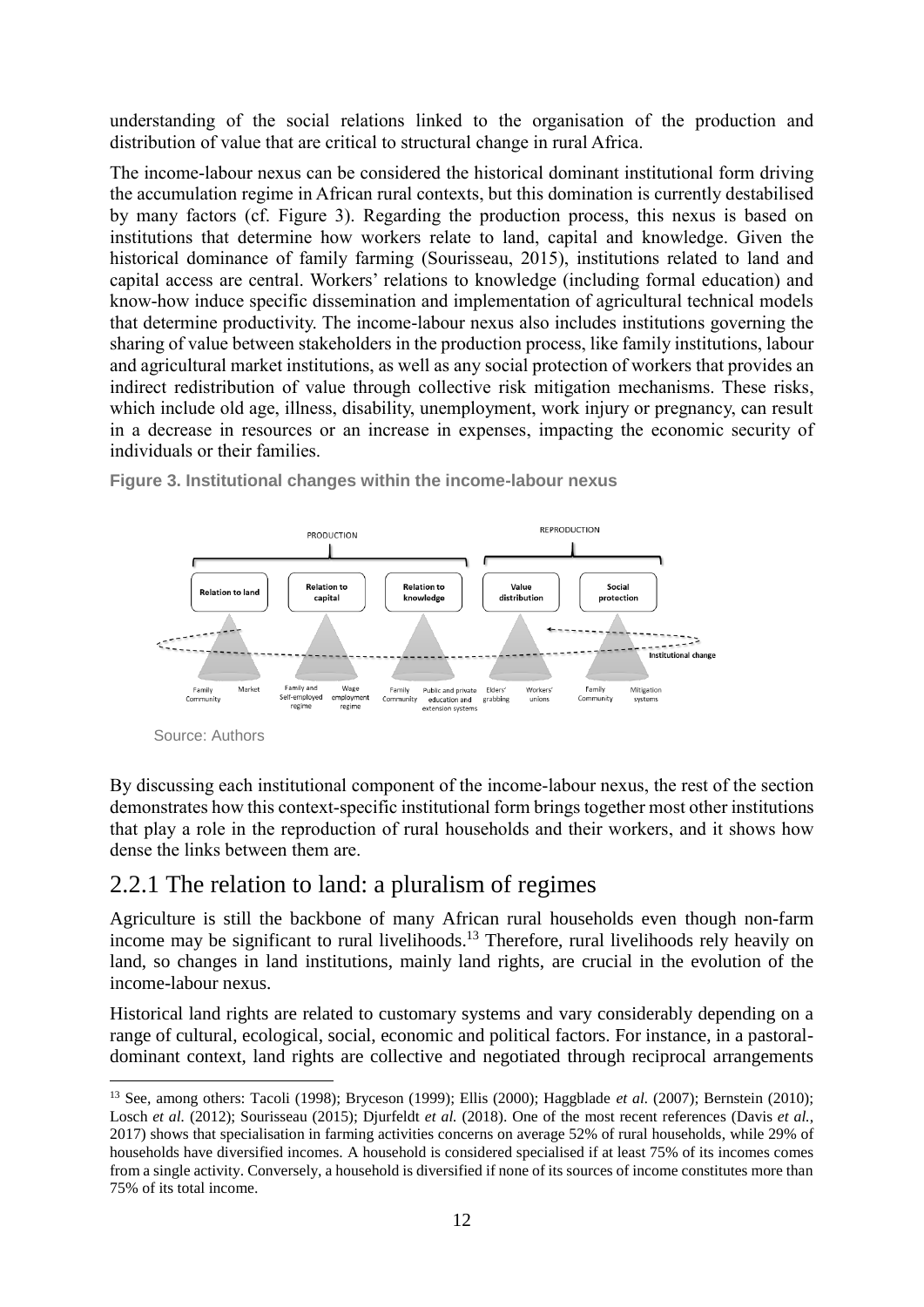that enable herd mobility. Where farming is dominant, collective rights also exist, but households can obtain rights over specific plots from the customary authority (e.g., the "chief") that oversees land management (Cotula, 2007). Land transfers are largely based on inheritance within the family according to the rules of lineage, and there are generally restrictions on sales (especially to outsiders), although certain transactions like gifts and renting may be allowed (Lavigne-Delville *et al.*, 2017). In addition, the regulatory stratification produced by decades of government interventions has not replaced customary systems but added new layers of rules, exacerbating the situation of "legal pluralism" (Cotula, 2007). Indeed, colonial and then postindependence government legislation has often included land nationalisation and centralised resource management with land registration programmes, often based on private property rights or the securing of access. More recently, many African countries have implemented or consolidated decentralisation processes, resulting in the transfer of responsibilities for land management to newly established local government bodies.

The pluralism of land rights has become the norm in many parts of rural sub-Saharan Africa (Cotula, 2007; Lavigne-Delville *et al.*, 2017; Boone, 2019). Due to the failure to implement state legislation and the continued management by customary law, several legal systems – statutory, customary and a range of "in-betweens" – overlap and complicate the institutional landscape for land. For example, in many places, commodification of land rights and individualisation of access to land have developed to the point where informal tenancy or purchase has become the most common way to access land (Woodhouse, 2003). These dynamics are not necessarily related to demographic growth, as in the "evolutionary theory of land rights<sup>"14</sup> (Boserup, 1965), but depend on market development, public policies or technical change (Platteau, 1996).

The characteristics of the land component of the income-labour nexus result increasingly from the new forms of the state (hybridisation) and competition and the insertion of rural areas into the international regime – as illustrated by large-scale foreign investments in agricultural or mining activities. The emergence of "vernacular land markets" in SSA is undermining customary land rights, which were historically supposed to secure land access through the preservation of land reserves for future generations (Amanor, 2010; Sitko and Chamberlin, 2016; Lavigne-Delville *et al.*, 2017). Current public policies tend to support land commodification, thus allowing market forces free rein, and therefore the question is the extent to which family and customary institutions will resist or encourage local processes of accumulation, land concentration and social differentiation that are inherent to land commodification – especially when land market regulation does not exist.

## 2.2.2 The relation to capital: from family to markets

1

The relation to capital historically depends on rules of access within family institutions that are shaped by the social context (e.g., the role of lineage). They particularly rely on inheritance processes in which the elders have the sole social capacity to accumulate. But the relation to capital is shifting from a dependency on family institutions to a dependency on markets, which are generally more instable: labour markets in the case of wage employment (even if they are incomplete); goods and services markets in the case of contract farming and microfinance.

The relation to capital is evolving through the significant development of rural and urban labour markets, which are a way of accessing new sources of income. In many rural areas, after a period of forced labour imposed by colonisers, wage labour developed as a colonial strategy of

<sup>&</sup>lt;sup>14</sup> According to this theory, by changing the ratio between labour and land, demographic dynamics can lead to increased competition over increasingly scarce land resources. Land rights could shift from being customary and family-based to commodified through sales and rentals.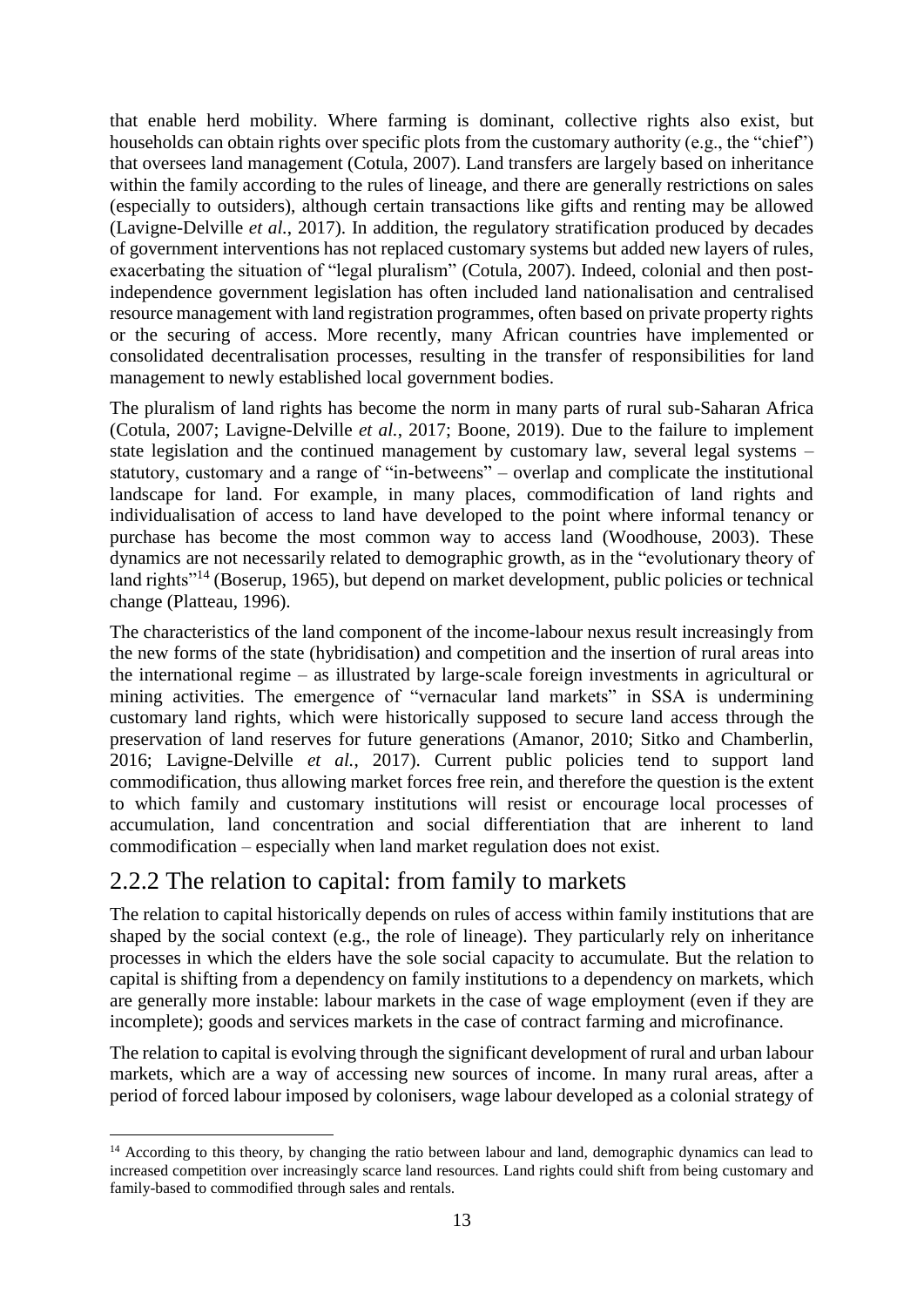labour mobilisation (Bryceson, 1999). However, since that time, the forms of wage labour have greatly diversified. Wage labour is not only associated with large-scale farms but is also widespread among small- and medium-scale farmers, though these tend to offer much lower wages and worse working conditions than do larger employers of the formal sector (Oya and Pontara, 2015). Beyond agricultural labour markets, wage labour is also associated with a diversity of non-farm activities in rural as well as urban areas. Indeed, many empirical studies demonstrate that socioeconomic reproduction of rural households also depends on non-farm incomes (Ellis, 2000; Haggblade *et al.*, 2007; Losch *et al.*, 2012; Davis *et al.*, 2017; Djurfeldt *et al.*, 2018). Labour migration can accompany this process of access to non-farm incomes through either wage or self-employment. Indeed, migration to towns or other rural areas can be temporary, permanent or circular between different locations, and labour migration is a process by which rural households can diversify their economic activities.

Rural households also access income by selling their agricultural products. Connection to markets is the rule and its absence is the exception, but the relation to capital has recently been evolving through the increase in contract farming. Agricultural markets have a long history with the development of value chains (e.g., cotton, tobacco, groundnuts, cocoa, coffee), which were considered strategic by colonial regimes and then newly independent states. But while these value chains were most often fully administrated by public bodies up to the 1980s, most of them are now liberalised, and export crop prices are largely subject to fluctuations in international markets. Moreover, the recent spread of contract farming, in which large-scale private agroprocessing companies or input suppliers provide credit, fertiliser and seeds to farmers in exchange for their production, reflects recent changes in production and market conditions. Indeed, even though existing assessments point out that contract farming has mixed results for farmers' incomes (Soullier and Moustier, 2018) and favour better-off farmers (Christiaensen, 2020), contract farming seems to be a common way for today's youth to settle on their own farms (Girard *et al.*, 2019), thus avoiding the need to wait for family capital transmission.

Finally, microfinance is often presented as a silver bullet for accessing capital, but while some experiments have been successful, particularly for households with minimum endowments (Michel and Randriamanampisoa, 2017), microfinance has not yet fulfilled its promises (Hulme, 2000; Chliova *et al.*, 2015).

Given the development of markets, the characteristics of the capital component of the incomelabour nexus are no longer entirely dependent on family institutions but depend on labour, goods and financial services market institutions. Therefore, the relation to capital is increasingly interacting with forms of competition and the international and monetary regimes.

### 2.2.3 The relation to knowledge: fading tacit family transmission and new learning processes

The relation to knowledge and the acquisition of skills (know-how) affects the organisation of the production process to the extent that knowledge may induce technical change. By affecting productivity, the relation to knowledge is a crucial component of the income-labour nexus.

In rural Africa, people's relation to knowledge and skills is primarily based on tacit family transmission through working apprenticeships and networks of proximity (Gasselin *et al.*, 2015), or through unpaid informal apprenticeships (Viti, 2013). However, during the last decades, the means of skills development have improved and diversified. This is first the result of education systems that have been progressively implemented: public schools, even if very uneven in rural areas; private and denominational schools; and dedicated professional training (vocational training, formal apprenticeship programmes). It is also a consequence of mobility, facilitated by the improvement of information and transportation networks, offering new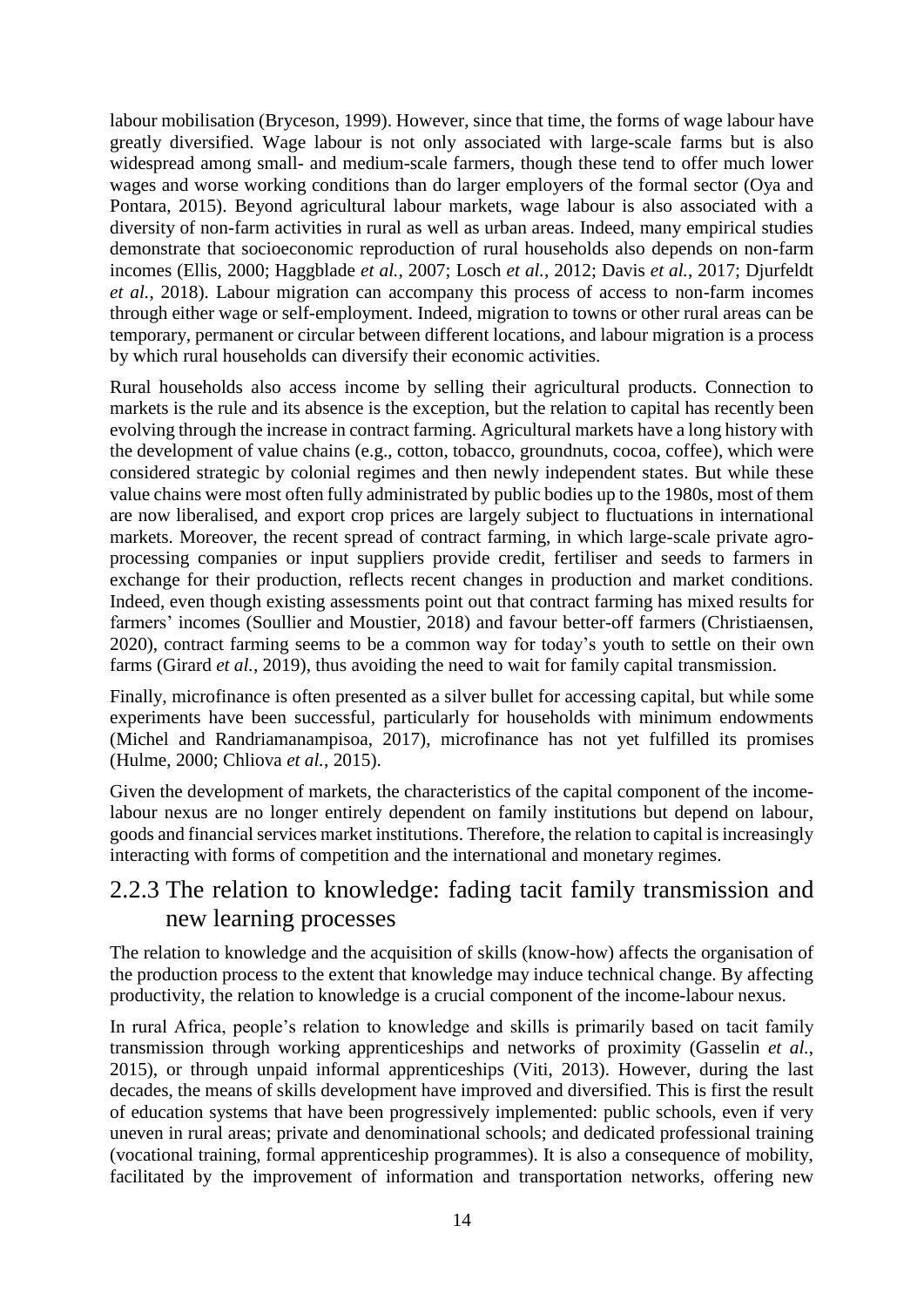opportunities for local work experiences or longer distance ones through labour migration. In a study from Mozambique, Mercandalli (2015) highlights the central role of migration patterns and their institutional dimensions in the socioeconomic reproduction (engaging family asset management and transmission) and differentiation dynamics of rural households. In Senegal, drawing on data collected over the course of two decades, Delaunay *et al.* (2016) emphasise the role of young people's circular labour migration and increased education in transforming crossgenerational and gender relations in rural households.

These processes have resulted in new knowledge and skills acquired outside the family, particularly through wage employment, which contribute to improving and modifying the local productive systems and their productivity and sustainability. The relation to knowledge is changing with the development of labour markets which are themselves dependent on the forms of competition between accumulation centres.

## 2.2.4 Erosion of value distribution by elders

Once generated through labour, value distribution (incomes and intergenerational transfer of assets) is critical in explaining the modalities of the socioeconomic reproduction of rural households. This value distribution is shaped by rules, regulations, practices and dynamics at two main levels: within the household itself and at the value chain level. At both levels, the forms of competition are increasingly important.

At the intra-household level, the way value is distributed between consumption and investment is crucial, but the sharing of value among household members who contributed to the value through their work is central. Institutions governing the management and sharing of value are usually based on hierarchical relationships and depend greatly on decisions taken by elders (Golaz, 2007; White, 2012). Rural youth are first and foremost family workers under the authority of elders, and the status of "youth" (i.e., dependent) can last up to the death of the "old man". Family workers are generally paid in kind: they have access to housing and meals they have helped produce. In addition, and depending on intra-household arrangements, family workers can also be paid in cash and receive a share of the farm's profits. The intergenerational transfer of assets remains a major issue due to the lack of specific mechanisms to facilitate youth's access to land and equipment before the stage of inheritance (e.g., through public support securing income for elders). In that context, opportunities from incomes off the farm (as waged farm workers) or in other sectors, locally or through migration, is a major avenue for youth emancipation. This moves the distribution of value from the family to the competition within the labour markets.

At the value chain level, the value distribution depends on the type of access to and characteristics of the agricultural markets that directly impact the final income or gross margin of the family farmer. The liberalisation of markets and the suppression of state monopolies (marketing boards and offices) have deeply changed the definition of price unit values that existed for export crops but also sometimes for main staple crops. Official farm gate prices were decided every year before the cropping season, even if not always observed. The rationale for these centralized systems was the risk mitigation of market price fluctuations as well as easy fiscal revenue for the state. Today, prices – and farmers' incomes – directly result from market forces and competition (including through the transmission of international prices), which are shaped by the balance of power between value chain stakeholders (number of buyers and sellers, oligopolies and farmers' organizations, etc.).

## 2.2.5 Social protection: any change in perspective?

In SSA in general, and particularly in rural areas, institutions providing indirect redistribution of value through collective mechanisms that mitigate individual risks (old age, illness,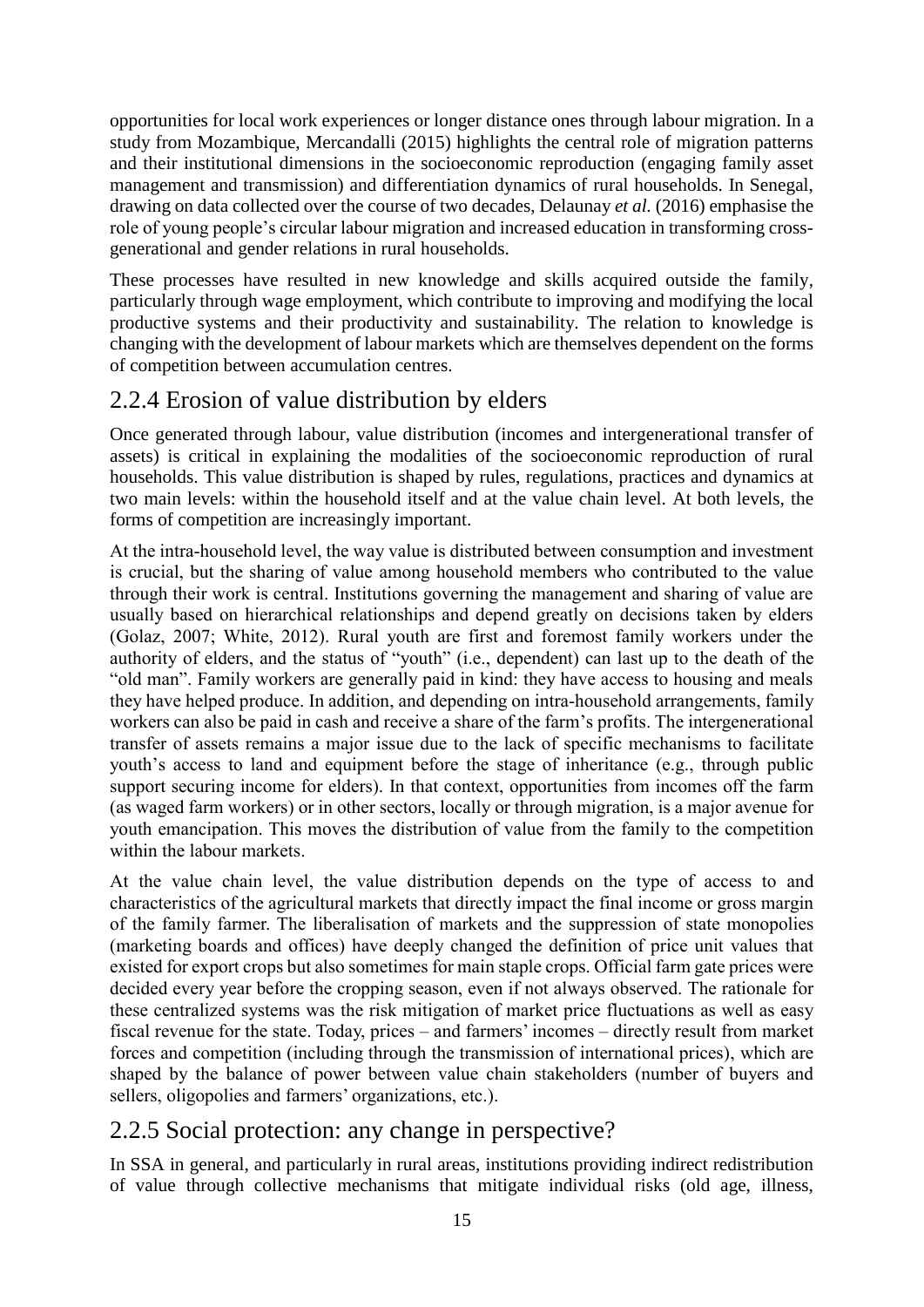disability, unemployment, work injury or pregnancy) have historically been supported by families and communities. Indeed, the prevalence of the informal economy and the limitation of national welfare systems to workers in the formal sector mean that personal relations play a central role in providing healthcare and some kind of allowance for inactive people (Osei-Boateng and Nyarko Otoo, 2013; Baumann, 2016). The survival of post-productive family members is only possible if they have invested some of their energy during their productive age into the training and development of future producers (Meillassoux, 1981). Reproduction is based on the principles of intergenerational reciprocity as a reciprocal welfare system taking various forms and obeying different rules depending on the society involved (Golaz, 2007).

The opportunities for the socialisation of these risks outside the family seem relatively limited due to the form of the state in SSA countries. In countries where the formal sector and wage employment are developed, the state has played a leading role in setting up national welfare systems. However, while social protection programmes may have a long history, they have as yet produced very limited results. Indeed, SSA countries with high levels of poverty have meagre nationwide institutionalised public social protection systems (Lindert, 2004; Chitonge, 2012). In many countries, the first social protection schemes were introduced for public sector employees during the colonial period. Post-independence governments extended these programs and used them as a key component of nation-building efforts (Harland, 2014; Mkandawire, 2015), using export-generated fiscal revenues for the extension of these social policies. Economic crises and the neo-liberal turn of the 1980s resulted in the decline of statelevel integration and solidarity objectives (Kpessa *et al.*, 2011). Not until the end of the 1990s was social protection once again in the spotlight, driven by donors who saw it as a way to reduce poverty. Many initiatives emerged, especially cash transfers targeted to poor and vulnerable groups, largely driven by non-profit organisations. But these projects often remained smallscale and experimental, thus creating "temporary islands of access to internationally financed social welfare" (Devereux and White, 2010, p. 73). The only benefit of these projects is perhaps to have provided evidence to politicians and technocrats of the positive economic effects of social protection measures. According to UNDP (2019), a third wave of social protection history is emerging in African countries. Many states have included the right to social protection in their constitutions, defined national social protection strategies and developed more structural and less donor-dependent social programs. But the welfare state is residual in SSA countries because only a portion of the most vulnerable people benefit from these programs, which mainly involve healthcare. Therefore, in sub-Saharan Africa, only 13% of the total population is covered by at least one social protection benefit (effective coverage), compared to 39% in North Africa and Asia, 61% in Latin America and around 80% in Europe and North America (ILO, 2017). Unemployment protection schemes do not exist in any sub-Saharan state except South Africa. Only 23% of the population above retirement age receive a pension; this is the lowest rate in the world (the worldwide mean is 70%, and the rate in North America and Europe exceeds 95%) (ILO, 2017).

As in developed countries, an increase in public social transfers would be a step towards social protection, but labour will likely continue to be the main source of income for the majority, and family and kinship networks will continue to compensate for state failures (Chitonge, 2012). Migration can also be a way to externalise social protection to the extent that kinship, working and friendship networks ensure a form of social protection in the absence of the family (Sandron, 2010).

As we have just shown, the income-labour nexus is historically based on family and customary social relations in rural areas, which makes the income-labour nexus the historically dominant institutional form. But many of these social relations are being challenged. These changes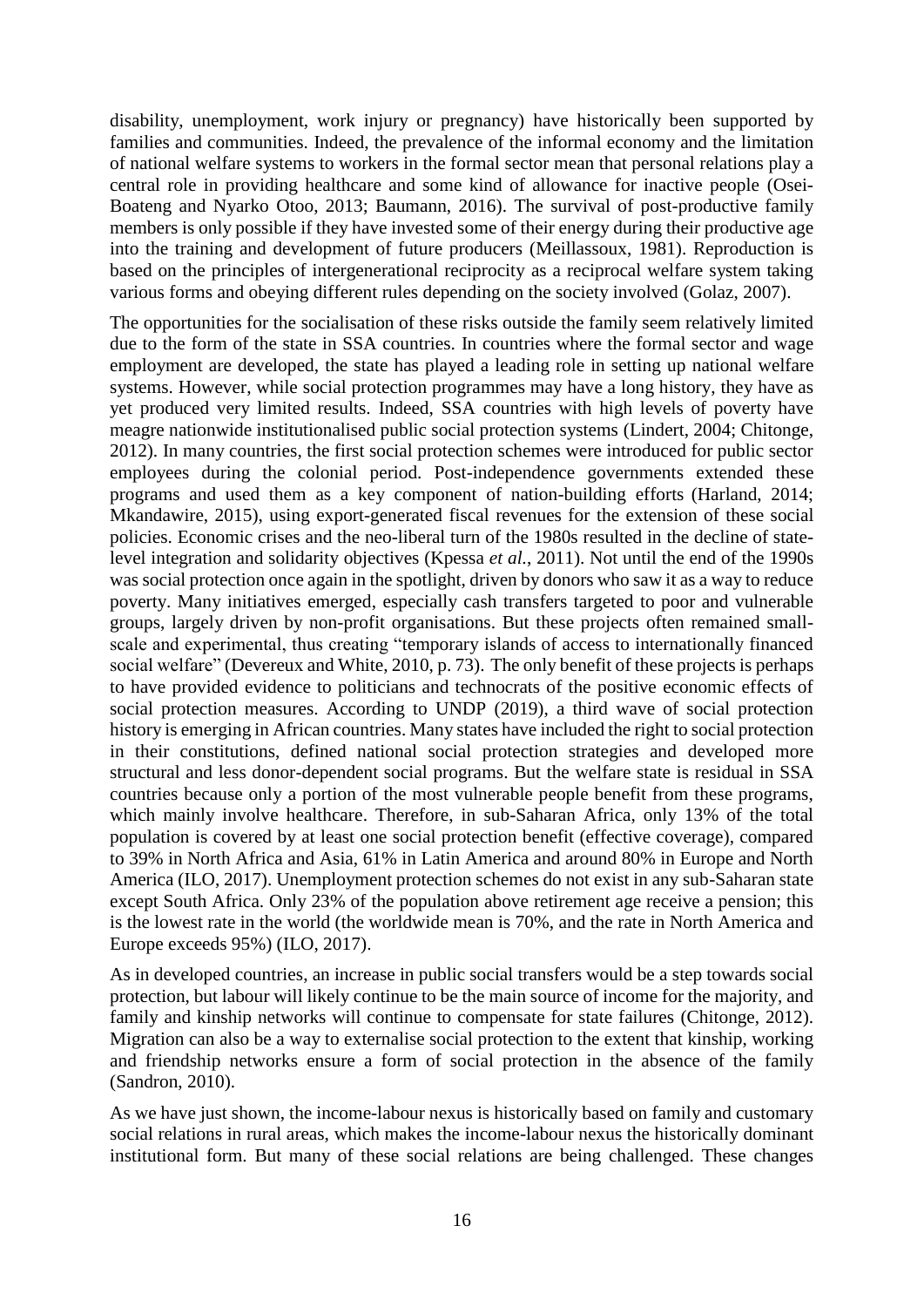explain why the transformations of the income-labour nexus are central for understanding the emerging institutional configurations of future accumulation regimes.

In order to detect these emerging institutional configurations, the next section analyses youth transition as the critical period of the socioeconomic reproduction of households that can reveal structural change.

# 3 Youth transition as a revealing period of structural change

This section provides an institutional definition of youth to show why rural youth transition in SSA can constitute an indicator of structural change. As is generally the case, change is neither rapid nor abrupt; it is therefore important to consider the time step of generations.

## 3.1 Youth as a transition period embedded in local institutions

Youth is often defined based on biological age<sup>15</sup>. In this view, age is a clear and universal statistical variable. However, demographers and sociologists have found that being a youth is not a matter of biology or statistics but of transition to adulthood (Chauveau, 2005), during which individuals gradually emerge from a situation of economic dependence to access a relative autonomy typical to adulthood (Antoine *et al.*, 2001).

In order to analyse youth transition in rural SSA, a growing number of researchers are using the "opportunity space" approach (Anyidoho *et al.*, 2012; Locke and Lintelo, 2012; Gough and Birch-Thomsen, 2017; Daum, 2019; Djurfeldt *et al.*, 2019). This approach describes "the spatial and temporal distribution of the universe of more or less viable options that a young person may exploit as she/he attempts to establish an independent life" (Sumberg *et al.*, 2012, p. 5). Most of these researchers show that the aspirations of rural youth have changed and that they continue to change in relation to increasing levels of education, the growing involvement of young people in labour markets and the connectivity offered by new media and technologies. This approach takes a subjective view of youth insofar that it is not just a question of analysing the level of economic empowerment, but more broadly the level of well-being as perceived by young people themselves ("living well", access to "promotive work") (Sumberg and Okali, 2013; Mwaura, 2017). Even if the "opportunity space" approach does not claim to be in the field of institutional economics, its advantage is that it integrates institutions into its analytical framework (Ripoll *et al.*, 2017, p. 174). However, it does not place change in a long-term perspective nor (or rarely) in the productive system, which limits the possibility to observe structural change. Indeed, although some of these studies look at youth in relation to the previous generation (Berckmoes and White, 2014), this approach has difficulty addressing change in the longer time frame necessary for analysing structural change. Without taking into account the long time span of the succession of generations, it is not possible to know whether the result produced by the change has become, or will become, "banal" and statistically representative (Bourdieu, 1992, p. 144; Chauvel, 2010).

Therefore, youth is considered here as closely linked to the institutions through which societies regenerate social structures, thus enabling their evolution and continuity over time (Cole and Durham, 2007). Beyond the biological reproduction of individuals, reproduction is entirely subordinated to the economy in the sense that it depends on the economic structure and institutions of the society. During the transition, depending on their economic, social and cultural capital, young people act within a set of institutions that constitute both a framework

<u>.</u>

<sup>&</sup>lt;sup>15</sup> For instance, the ILO and other UN agencies use the bracket range 15-24 years, while for the African Union, the bracket range is 15-35 years.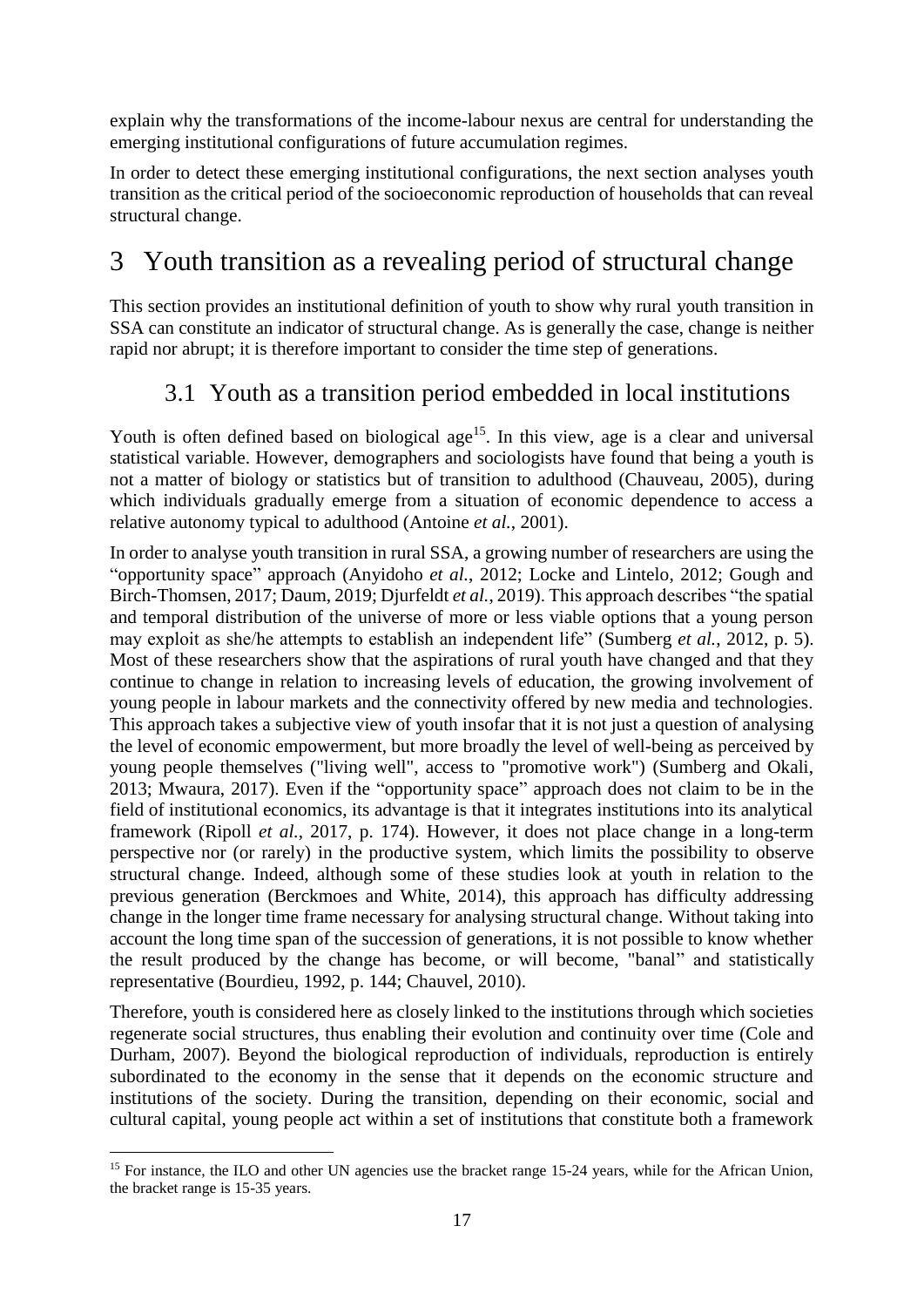of constraints and incentives for individual action but that can also take on a collective dimension.

In rural SSA, this general definition particularly needs to be fine-tuned according to gender. For men, marriage is definitely a stage in the transition from economic dependency because they acquire the possibility of becoming fathers and gain increased authority over time. But for women, the dependency relation remains twofold. Before marrying, in addition to economic dependence, they also depend on their elders for the opportunity for marriage (especially the choice of their future husband). After marriage, they depend on their husbands, who manage and can take advantage of the outcomes of their labour (Meillassoux, 1981).

### 3.2 Generation as a time step to assess change

In order to make the link between youth transition and the long timespan of structural change, the concept of "historical" generation is used as a time step for analysing change.

Beyond the "genealogical" generation that refers to the notion of kinship, i.e., the relationship between individuals who have the same ancestor in common, this article uses the notion of the "historical" generation. This understanding of generation is rooted in the work of Mannheim ([1927] 2011), who argues that there is no mechanical succession of generations and that it is futile to seek a generational rhythm governed by a biological rhythm. The concept of generation only makes sense in relation to peers, previous generations, institutions and historical development (Chauvel, 2010). A cohort<sup>16</sup> or set of cohorts can only be qualified as a generation if it is possible to demonstrate the coalescence of shared and statistically significant lived experiences for all, or part of, the cohort (historical events, changes in values, political changes, etc.).

Like Cole (2011) and Gomez-Perez and Leblanc (2012), we suggest that social change takes place based on current social forms, existing institutions and tools at the disposal of new generations. According to Mannheim ([1927] 2011), each generation is characterised by its "social time," which differentiates it radically from all others. Generational change arises from the emergence of "new cultural agents" (cohorts of rural youth) who interpret institutions. For successive cohorts, social relations may be very close, but this hypothesis is no longer acceptable in the long term (Michel, 2002). Thus, current institutionalised compromises are not outright rejected, and incremental institutional change can precede or accelerate their destabilisation. Incremental institutional change can smoothly generate new institutions and produce structural change. However, institutional change can also bring about conflict (and vice versa), particularly when a strong political power locks in any institutional change. This kind of situation requires defining a new institutionalised compromise that depends on the balance of power between stakeholders.

#### **Conclusion**

<u>.</u>

Youth bulge and low economic diversification that call into question demo-economic transitions in sub-Saharan Africa. This paper proposes an institutional conceptual framework drawing on *Régulation* theory and the concept of income-labour nexus for analysing structural change in rural Africa. We make the analysis through the prism of institutions and their transformation, and we propose to use a succession of "historical" generations of young people to contribute to the analysis of the processes of structural change. The distinctive feature of this

<sup>&</sup>lt;sup>16</sup> A cohort is a group of individuals who have experienced a common demographic event (birth, marriage, birth of a first child, etc.) during the same year or period.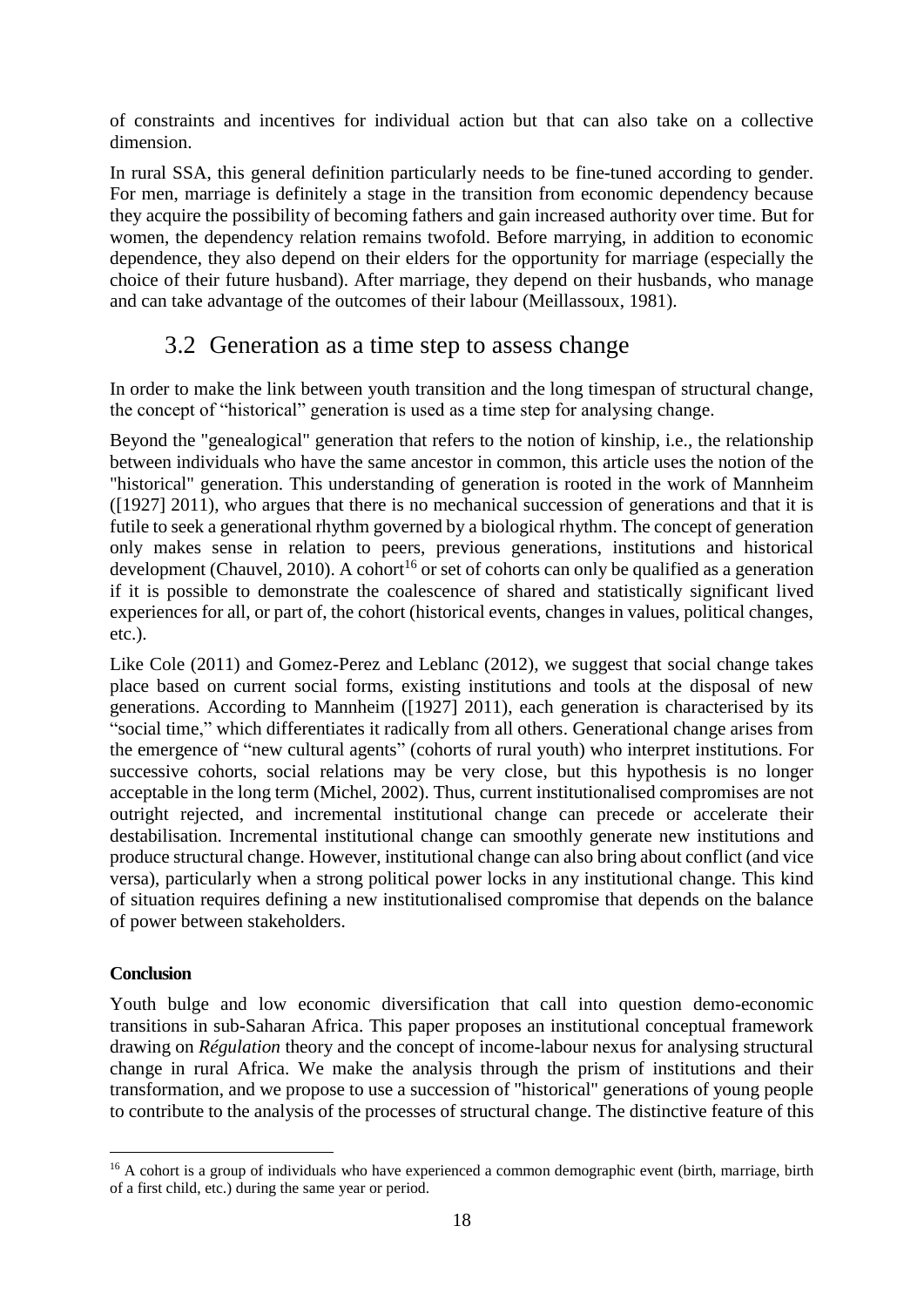framework is that it considers the long term and is based on a hierarchy of change, ranging from incremental institutional change to "institutional crisis", which requires the development of new institutionalised compromises.

We demonstrated the ability of institutional forms to constitute relevant "intermediate abstractions" (Boyer, 2015) for analysing structural change in developing economies. We thus contribute to ensuring that these economies do not remain the "forgotten perspective" (El Aoufi, 2009) of regulationist approaches. Nevertheless, the use of RT requires some adjustments of institutional forms to adapt them to the context of rural SSA and to characterise accumulation regimes. The income-labour nexus is identified as the dominant institutional form in the sense that the transformation of this institutional form is crucial for understanding the coming accumulation regime in rural Africa. Nevertheless, changing configurations of the incomelabour nexus vary according to local contexts.

Beyond big numbers (i.e., growing cohorts of young people reaching working age), structural trends differentiate today's youth from previous generations. The large cohorts of youth entering the African labour force are the best skilled the continent has ever seen (Barro and Lee, 2013) – even though huge gaps remain compared to other regions of the world – and empirical evidence tends to show that mobility and the related new opportunity spaces are much more widespread than often assumed, especially for new generations.

Given this situation and the fact that institutions surrounding the income-labour nexus are already destabilised, it is quite possible that productive systems in rural areas may no longer operate under current accumulation regimes and related institutionalised compromises. Upcoming new generations do not "hold" institutions – elders do – but they could cause them to evolve, which may induce intergenerational conflicts. This tension is illustrated in how elders often keep control of the land for a long time in order to ensure social protection for themselves, which young people consider to be one of the most significant constraints they face (Chauveau *et al.*, 2006; White, 2012; Djurfeldt *et al.*, 2019). Youth may contribute to the transformation of land institutions by playing with the pluralism of norms – between family, state and market – and the question is then whether this will lead to a conflict between generations and the definition of a new institutionalised compromise.

Moreover, in a context in which youth consumption patterns are changing quickly due to mobility and easier access to information and young people are increasingly involved in labour markets, rural youth may demand more accountability and recognition of their right to fair incomes. Thus, family institutions historically governing direct and indirect value distribution could shift to benefit young people more directly; this evolution would be facilitated by new institutional arrangements potentially initiated and supported by the state. In the end, the ongoing destabilisation of the income-labour nexus calls for new mechanisms and regulation to make these changes viable. The underlying question is then to know whether and how every sub-Saharan country's society – and institutions and related public policies – will decide to facilitate these changes.

#### **References**

Aglietta, M. (2000), *A Theory of Capitalist Regulation: The US Experience*, *Radical Thinkers series*, London & New York, Verso Classics.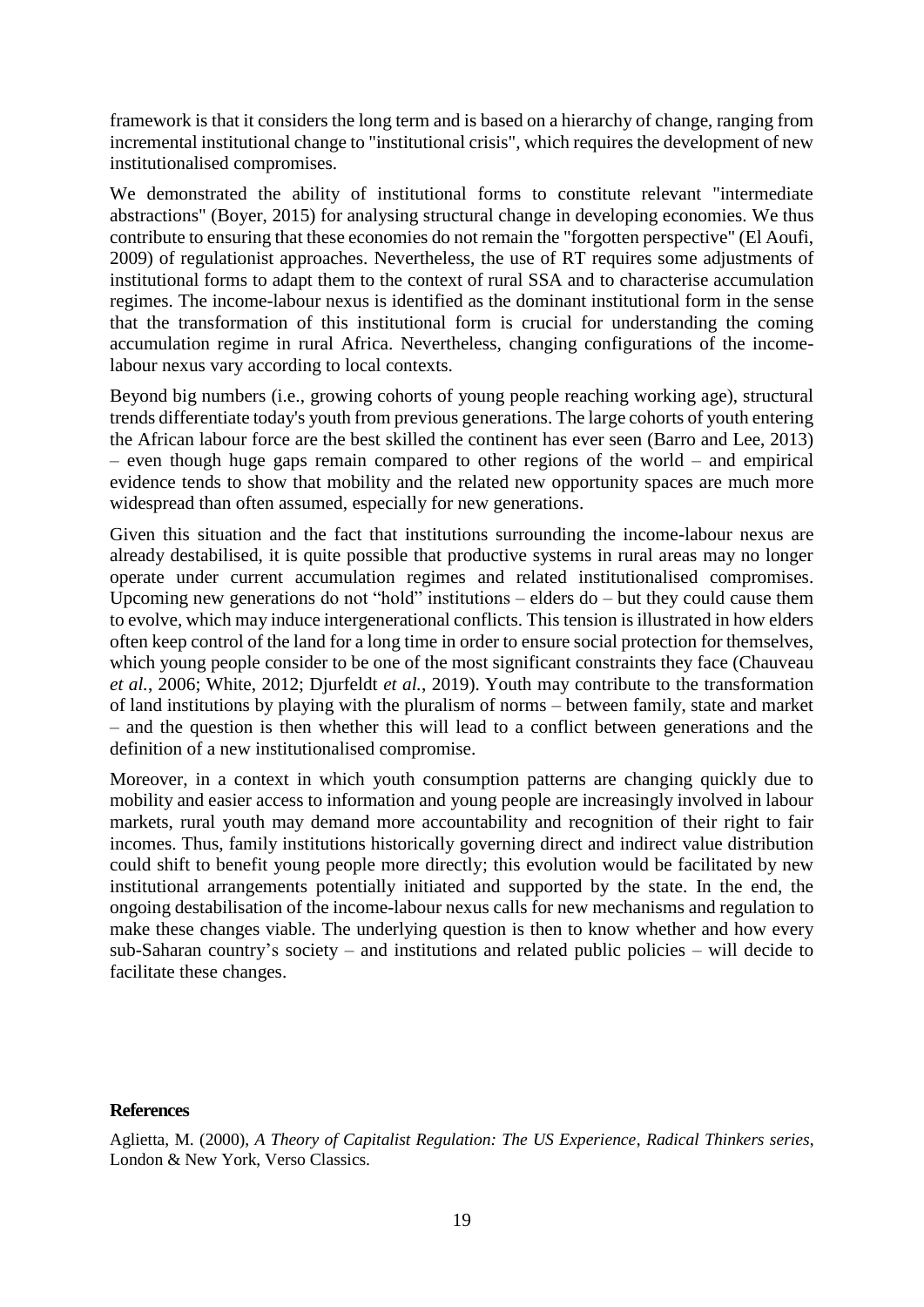Alenda, J., Robert, P. (2018), "La cohérence institutionnelle d'une économie dépendante : formes de l'État et conflits redistributifs autour de la rente au Burkina Faso", *Revue de la régulation [En ligne]*, Vol. 24 | 2nd semestre / Autumn 2018.

Amanor, K. S. (2010), "Family Values, Land Sales and Agricultural Commodification in South-Eastern Ghana", *Africa*, Vol. 80, No. 1, pp. 104-125.

André, C. (2002), The welfare state and the institutional compromises: from origins to contemporary crisis, *In* Robert Boyer, Yves Saillard (dir.), *Régulation Theory: The State of the Art*, London, Routledge, pp. 94-100.

Anseeuw, W. (2011), *La réforme agraire en Afrique du Sud. Le maintien d'une ségrégation agricole post-apartheid*, Sarrebruck Ed. universitaires européennes.

Anseeuw, W., Burnod, P., Bourgoin, J., Maluleke, l., Niassy, S. (2016), Trends in large-scale land acquisitions in Africa, *In* Losch Bruno Imbernon Jacques Pesche Denis (dir.), *A new emerging rural world - an overview of rural change in Africa*, Montpellier, France, Cirad, Nepad, pp. 42-43.

Antoine, P., Razafindrakoto, M., Roubaud, F. (2001), "Contraints de rester jeunes? Evolution de l'insertion dans trois capitales africaines: Dakar, Yaoundé, Antananarivo", *Autrepart*, Vol. 18, pp. 17- 36.

Anyidoho, N. A., Leavy, J., Asenso-Okyere, K. (2012), "Perceptions and Aspirations: A Case Study of Young People in Ghana's Cocoa Sector", *IDS Bulletin*, Vol. 43, No. 6, pp. 20-32.

Badie, B. (2000), *The Imported State: The Westernization of the Political Order*, Stanford, Stanford University Press.

Barro, R. J., Lee, J. W. (2013), "A new data set of educational attainment in the world, 1950–2010", *Journal of Development Economics*, Vol. 104, pp. 184-198.

Baumann, E. (2016), *Sénégal, le travail dans tous ses états*, *Économie et Société*, Rennes/Marseille, Presses universitaires de Rennes/IRD Éditions.

Berckmoes, L., White, B. (2014), "Youth, Farming and Precarity in Rural Burundi", *The European Journal of Development Research*, Vol. 26, No. 2, pp. 190-203.

Bernstein, H. (2010), *Class Dynamics of Agrarian Change*, Boulder CO, Kumarian Press.

Bernstein, H., Byres, T. J. (2001), "From Peasant Studies to Agrarian Change", *Journal of Agrarian Change*, Vol. 1, No. 1, pp. 1-56.

Boone, C. (2019), "Legal Empowerment of the Poor through Property Rights Reform: Tensions and Trade-offs of Land Registration and Titling in Sub-Saharan Africa", *The Journal of Development Studies*, Vol. 55, No. 3, pp. 384-400.

Boserup, E. (1965), *The Conditions of Agricultural Growth: The Economics of Agrarian Change under Population Pressure* Routledge.

Bourdieu, P. (1992), La « jeunesse » n'est qu'un mot, *In* Pierre Bourdieu (dir.), *Questions de sociologie*, Paris, Editions de minuit, pp. 143-154.

Boyer, R. (1986), *La Théorie de la régulation. Une analyse critique*, Paris La Découverte.

Boyer, R. (1990), *The Regulation School: A Critical Introduction*, New York, Columbia University Press.

Boyer, R. (2015), *Economie politique des capitalismes*, Paris, La Découverte.

Boyer, R. (2016), Development and régulation theory, *In* Erik Reinert, Jayati Ghosh, Rainer Kattel (dir.), *Handbook of Alternative Theories of Economic Development*, Edward Elgar Publishing, pp. 352-386.

Boyer, R. (2018), "Marx's Legacy, Régulation Theory and Contemporary Capitalism", *Review of Political Economy*, Vol. 30, No. 3, pp. 284-316.

Boyer, R., Saillard, Y. (2002), *Regulation theory : the state of the art*, London, New York, Routledge. Bryceson, D. F. (1999), "African Rural Labour, Income Diversification & Livelihood Approaches: A Long-Term Development Perspective", *Review of African Political Economy*, Vol. 26, No. 80, pp. 171- 189.

Cadot, O., de Melo, J., Plane, P., Wagner, L., Woldemichael, M. T. (2016), "Industrialisation et transformation structurelle : l'Afrique subsaharienne peut-elle se développer sans usines ?", *Revue d'économie du développement*, Vol. 24, No. 2, pp. 19-49.

Chanteau, J.-P., du Tertre, C., Nieddu, M., Pecqueur, B. (2002), "Théorie de la régulation, secteurs et territoires : quels enjeux de recherche ?", *Géographie Économie Société*, Vol. 4, No. 2, pp. 123-129.

Charmes, J. (2012), "The Informal Economy Worldwide: Trends and Characteristics", *Margin: The Journal of Applied Economic Research*, Vol. 6, No. 2, pp. 103-132.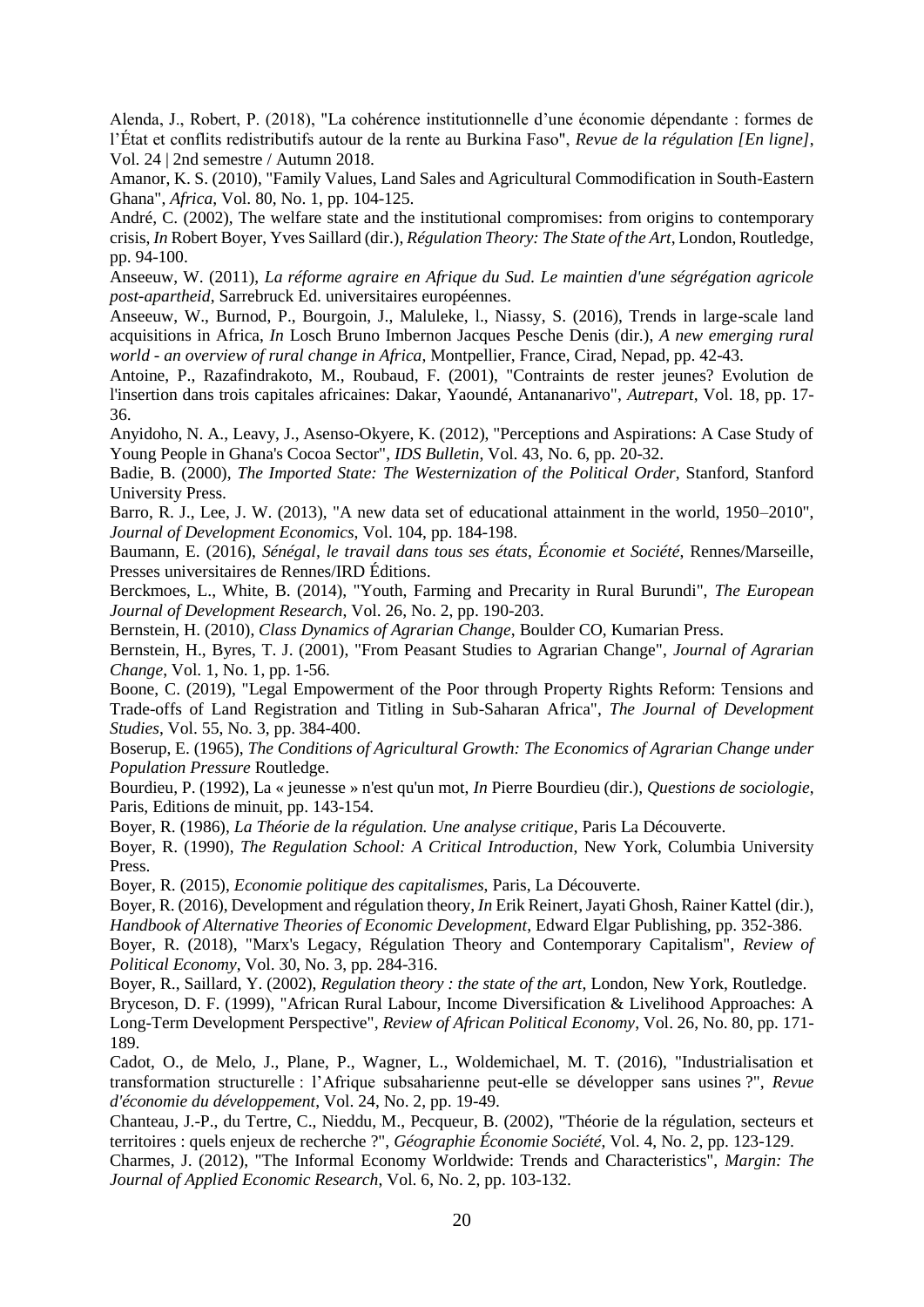Chauveau, J.-P. (2005), "Introduction thématique : les jeunes ruraux à la croisée des chemins", *Afrique contemporaine*, Vol. 214, pp. 15-35.

Chauveau, J.-P., Colin, J.-P., Jacob, J.-P., Lavigne-Delville, P., Le Meur, P.-Y. (2006), *Changes in land access and governance in West Africa: markets, social mediations and public policies. Results of the CLAIMS research project*, London, IIED.

Chauvel, L. (2010), *Le destin des générations. Structure sociale et cohortes en France du XXe siècle aux années 2010*, Paris, Presses Universitaires de France.

Chimhowu, A., Woodhouse, P. (2006), "Customary vs Private Property Rights? Dynamics and Trajectories of Vernacular Land Markets in Sub-Saharan Africa", *Journal of Agrarian Change*, Vol. 6, No. 3, pp. 346-371.

Chitonge, H. (2012), "Social Protection Challenges in Sub-Saharan Africa: 'Rethinking Regimes and Commitments'", *African Studies*, Vol. 71, No. 3, pp. 323-345.

Chliova, M., Brinckmann, J., Rosenbusch, N. (2015), "Is microcredit a blessing for the poor? A metaanalysis examining development outcomes and contextual considerations", *Journal of Business Venturing*, Vol. 30, No. 3, pp. 467-487.

Christiaensen, L. (2020), Agriculture, jobs and value chains in Africa, *Jobs Notes Issue n°9*, Washington DC, World Bank.

Clapham, C. (1985), *Third World politics: an introduction*, London, Croom Helm.

Cole, J. (2011), "A Cultural Dialectics of Generational Change", *Review of Research in Education*, Vol. 35, No. 1, pp. 60-88.

Cole, J., Durham, D. (2007), Introduction: Age, regeneration, and the intimate politics of globalization, *In* Jennifer Cole, Deborah Durham (dir.), *Generations and globalization : youth, age, and family in the new world economy* Bloomington Indiana University Press, pp. 1-28.

Commons, J. R. (1931), "Institutional Economics", *The American Economic Review*, Vol. 21, No. 4, pp. 648-657.

Cotula, L. (2007), *Changes in "customary" land tenure systems in Africa*, Rome, London, FAO, IIED. Darbon, D., Provini, O. (2018), "« Penser l'action publique » en contextes africains. Les enjeux d'une décentration", *Gouvernement et action publique*, Vol. 2, No. 2, pp. 9-29.

Daum, T. (2019), "Of bulls and bulbs: aspirations, opinions and perceptions of rural adolescents and youth in Zambia", *Development in Practice*, Vol. 29, No. 7, pp. 882-897.

Davis, B., Di Giuseppe, S., Zezza, A. (2017), "Are African households (not) leaving agriculture? Patterns of households' income sources in rural Sub-Saharan Africa", *Food Policy*, Vol. 67, pp. 153- 174.

de Brauw, A., Mueller, V., Lee, H. L. (2014), "The Role of Rural–Urban Migration in the Structural Transformation of Sub-Saharan Africa", *World Development*, Vol. 63, pp. 33-42.

Delaunay, V., Engeli, E., Franzetti, R., Golay, G., Moullet, A., Sauvain-Dugerdil, C. (2016), "La migration temporaire des jeunes au Sénégal. Un facteur de résilience des sociétés rurales sahéliennes ?", *Afrique contemporaine*, Vol. 259, No. 3, pp. 75-94.

Devereux, S., White, P. (2010), "Social Protection in Africa: Evidence, Politics and Rights", *Poverty & Public Policy*, Vol. 2, No. 3, pp. 53-77.

Diao, X., Harttgen, K., McMillan, M. (2017), "The Changing Structure of Africa's Economies", *The World Bank Economic Review*, Vol. 31, No. 2, pp. 412-433.

Djurfeldt, A. A., Kalindi, A., Lindsjö, K., Wamulume, M. (2019), "Yearning to farm – Youth, agricultural intensification and land in Mkushi, Zambia", *Journal of Rural Studies*, Vol. 71, pp. 85-93.

Djurfeldt, A. A., Mawunyo Dzanku, F., Cuthbert Isinika, A. (2018), *Agriculture, Diversification, and Gender in Rural Africa. Longitudinal Perspectives from Six Countries*, Oxford, Oxford University Press. Dorin, B., Hourcade, J. C., Benoit-Cattin, M. (2013), A World without Farmers? The Lewis Path Revisited., *CIRED Working Paper 47-2013*, Paris, CIRED.

El Aoufi, N. (2009), "Théorie de la régulation : la perspective oubliée du développement ", *Revue de la régulation [En ligne]*, Vol. 6 | 2e semestre

Ellis, F. (2000), *Rural Livelihoods and Diversity in Developing Countries* OUP Oxford.

FAO. (2018), State of food and agriculture. Migration, agriculture and rural development, Rome, FAO. Gasselin, P., Choisis, J.-P., Petit, S., Purseigle, F. (2015), Introduction. L'agriculture en famille : travailler, réinventer, transmettre, *In* Pierre Gasselin, Jean-Philippe Choisis, Sandrine Petit, François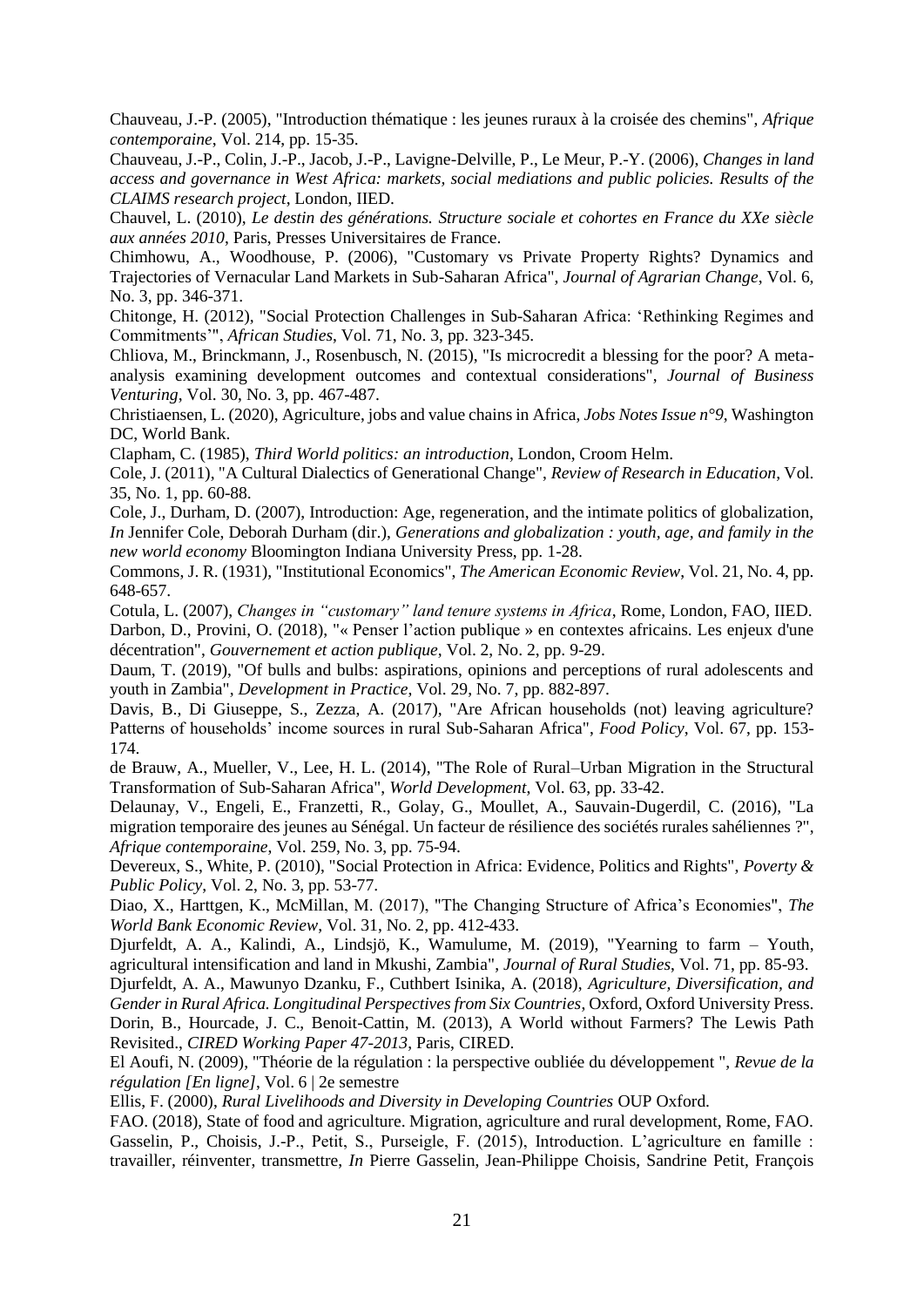Purseigle, Sylvie Zasser (dir.), *L'agriculture en famille : travailler, réinventer, transmettre*, Les Ulis, Edp Sciences, pp. 11-25.

Gilly, J.-P., Pecqueur, B. (2002), La dimension locale de la régulation, *In Théorie de la régulation, l'état des savoirs*, Paris, La Découverte, pp. 304-312.

Gilly, J.-P., Wallet, F. (2005), "Enchevêtrement des espaces de régulation et gouvernance territoriale. Les processus d'innovation institutionnelle dans la politique des Pays en France", *Revue d'Économie Régionale & Urbaine*, No. 5, pp. 699-722.

Girard, P., Bourgoin, J., Diop, D., Diao Camara, A., Dia, D. (2019), Retour sur 40 ans d'installation des jeunes ruraux en agriculture irriguée dans le delta du fleuve Sénégal, *In* Michel Merlet, Michel Levesque, Charline Range, Amel Benkahla (dir.), *Structures agraires et accès des jeunes à la terre : gestion intrafamiliale du foncier et stratégies d'autonomisation des jeunes*, Paris, AFD, MEAE, pp. 123- 140.

Golaz, V. (2007), Vers une nouvelle définition des relations inter-générationnelles en milieu rural Gussi (Sud-Ouest du Kenya), *In* Philippe Antoine (dir.), *Les relations intergénérationnelles en Afrique, Approche plurielle*, Paris, Centre Population et Développement, pp. 231-249.

Gollin, D., Jedwab, R., Vollrath, D. (2016), "Urbanization with and without industrialization", *Journal of Economic Growth*, Vol. 21, No. 1, pp. 35-70.

Gomez-Perez, M., Leblanc, M. N. (2012), De la jeunesse à l'intergénérationnel *In* Muriel Gomez-Perez, Marie Nathalie Leblanc (dir.), *L'Afrique des générations : entre tensions et négociations,*, Paris, Karthala, pp. 13-34.

Gough, K. V., Birch-Thomsen, T. (2017), Mobile rural youth in northern Ghana. Combining near and distant opportunity spaces, *In* Katherine V. Gough, Thilde Langevang (dir.), *Young Entrepreneurs in Sub-Saharan Africa*, London, Routledge, pp. 117-131.

Haggblade, S., Hazell, P. B. R., Reardon, T. A. (2007), *Transforming the rural nonfarm economy, Opportunities and threats in the developing world*, Baltimore, MD, International Food Policy Research Institute (IFPRI) by Johns Hopkins University Press.

Harland, C. (2014), "Can the Expansion of Social Protection bring about Social Transformation in African Countries? The Case of Zambia", *The European Journal of Development Research*, Vol. 26, No. 3, pp. 370-386.

Hugon, P. (2013), *L'économie de l'Afrique*, *Collection Repères n°117*, Paris, La Découverte.

Hugon, P. (2015), Débats entre les théories de la régulation et l'économie du développement. Illustrations par le processus involutif de Madagascar, *Colloque international Recherche & Régulation 2015 : La théorie de la régulation à l'épreuve des crises ;* Paris, 10-12 juin 2015.

Hulme, D. (2000), "Impact Assessment Methodologies for Microfinance: Theory, Experience and Better Practice", *World Development*, Vol. 28, No. 1, pp. 79-98.

ILO. (2017), World Social Protection Report 2017-19: Universal social protection to achieve the Sustainable Development Goals, Geneva, ILO.

IPCC. (2014), Climate Change 2014: Synthesis Report. Contribution of Working Groups I, II and III to the Fifth Assessment Report of the Intergovernmental Panel on Climate Change, R. K. Pachauri, L.A. Meyer (dir.), Geneva, IPCC.

Jayne, T. S., Chamberlin, J., Benfica, R. (2018), "Africa's Unfolding Economic Transformation", *The Journal of Development Studies*, Vol. 54, No. 5, pp. 777-787.

Jessop, B., Sum, N.-L. (2006), *Beyond the regulation approach: putting capitalist economies in their place*, Cheltenham, Edward Elgar.

Kpessa, M., Béland, D., Lecours, A. (2011), "Nationalism, development, and social policy: The politics of nation-building in sub-Saharan Africa", *Ethnic and Racial Studies*, Vol. 34, No. 12, pp. 2115-2133.

Kruse, H., Mensah, E., Sen, K., De Vries, G. (2021), A manufacturing renaissance? Industrialization trends in the developing world, *WIDER Working Paper 2021/28*, New-York, UNU-WIDER.

Labrousse, A., Michel, S. (2017), Accumulation Regimes, *In* Tae-Hee Jo, Lynne Chester, Carlo D'Ippoliti (dir.), *The Routledge Handbook of Heterodox Economics Theorizing, Analyzing, and Transforming Capitalism*, London, Taylor & Francis, pp. 54-69.

Lafaye de Micheaux, E. (2016), *La Malaisie, un modèle de développement souverain ?*, Lyon, ENS Editions.

Lamarche, T., Grouiez, P., Nieddu, M., Chanteau, J.-P., Labrousse, A., Michel, S., Vercueil, J. (2021), "Saisir les processus méso : une approche régulationniste", *Economie Appliquée*, Vol. 1, pp. 13-49.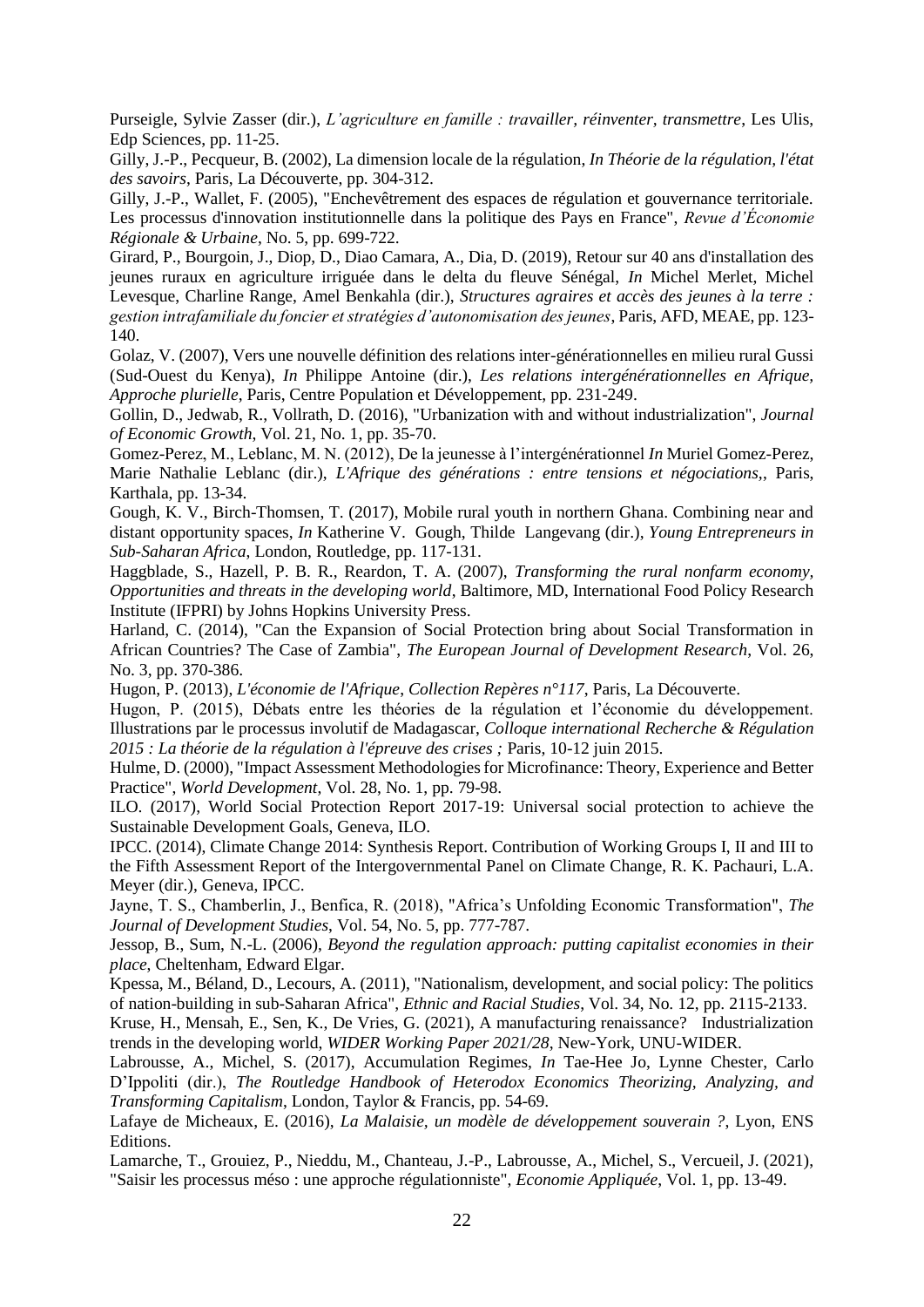Laurent, C., Du Tertre, C. (dir.). (2008), *Secteurs et territoires dans les régulations émergentes*, Paris, L'Harmattan.

Laurent, C., Mouriaux, M.-F. (2008), Secteurs, territoires, rapport social d'activités, *In* Catherine Laurent, Christian Du Tertre (dir.), *Secteurs et territoires dans les régulations émergentes*, Paris, L'Harmattan, pp. 25-62.

Lavigne-Delville, P., Colin, J.-P., Ka, I., Merlet, M. (2017), Etude régionale sur les marchés fonciers ruraux en Afrique de l'ouest et les outils de leur régulation, Ouagadougou, UEMOA/IPAR.

Leavy, J., Hossain, N. (2014), "Who Wants to Farm? Youth Aspirations, Opportunities and Rising Food Prices", *IDS Working Papers*, Vol. 2014, No. 439, pp. 1-44.

Lindert, P. H. (2004), *Growing Public: Social Spending and Economic Growth since the Eighteenth Century: Volume 1: The Story*, Cambridge, Cambridge University Press.

Locke, C., Lintelo, D. J. H. (2012), "Young Zambians 'waiting' for opportunities ans 'working towards' living well: Lifecourse and aspirations in youth transitions", *Journal of International Development*, Vol. 24, No. 6, pp. 777-794.

Losch, B. (2000), "Eloge de la distinction. S'intéresser aux intrigues pour comprendre les situations africaines", *Economies et Sociétés*, No. 35, pp. 87-114.

Losch, B. (2015), "Can We Still Only Think 'Rural'? Bridging the rural–urban divide for rural transformation in a globalized world", *Development*, Vol. 58, No. 2, pp. 169-176.

Losch, B. (2016), A structural transformation to boost youth labour demand in sub-Saharan Africa: The role of agriculture, rural areas and territorial development, *Working Paper n°204*, Geneva, ILO.

Losch, B., Freguin-Gresh, S., White, E. T. (2012), *Structural Transformation and Rural Change Revisited: Challenges for Late Developing Countries in a Globalizing World* World Bank Publications. Mahoney, J., Thelen, K. (2010), A Theory of Gradual Institutional Change, *In* J. Mahoney, K. Thelen (dir.), *Explaining Institutional Change - Ambiguity, Agency, Power*, New-York, Cambridge University Press, pp. 1-37.

Mannheim, K. ([1927] 2011), *Le problème des générations*, Traduit par Gérard Mauger, Paris, Armand Colin.

Meillassoux, C. (1981), *Maidens, Meal and Money*, Cambridge, Cambridge University Press.

Mercandalli, S. (2015), "Migrations et recompositions des stratégies socio-économiques des familles rurales au Mozambique: une lecture institutionnelle des circulations contemporaines", *Mondes en développement*, Vol. 172, No. 4, pp. 33-52.

Mercandalli, S., Losch, B., Belebema, M. N., Bélières, J.-F., Bourgeois, R., Dinbabo, M. F., Fréguin-Gresh, S., Mensah, S., Nshimbi, C. (2019), *Rural migration in sub−Saharan Africa: Patterns, drivers and relation to structural transformation*, Rome, FAO, CIRAD.

Michel, S. (2002), "Formation et croissance économique en longue période : vers une continuité des temps de formation sur le cycle de vie ?", *Economies et sociétés*, Vol. 36, No. 3-4, pp. 533-566.

Michel, S., Randriamanampisoa, H. (2017), "The capability approach as a framework for assessing the role of microcredit in resource conversion: the case of rural households in the Madagascar highlands", *Oxford Development Studies*, Vol. 46, No. 2, pp. 215-235.

Mkandawire, T. (2015), "Neopatrimonialism and the Political Economy of Economic Performance in Africa: Critical Reflections", *World Politics*, Vol. 67, No. 3, pp. 563-612.

Mora, C., Spirandelli, D., Franklin, E. C., Lynham, J., Kantar, M. B., Miles, W., Smith, C. Z., Freel, K., Moy, J., Louis, L. V., Barba, E. W., Bettinger, K., Frazier, A. G., Colburn Ix, J. F., Hanasaki, N., Hawkins, E., Hirabayashi, Y., Knorr, W., Little, C. M., Emanuel, K., Sheffield, J., Patz, J. A., Hunter, C. L. (2018), "Broad threat to humanity from cumulative climate hazards intensified by greenhouse gas emissions", *Nature Climate Change*, Vol. 8, No. 12, pp. 1062-1071.

Mwaura, G. M. (2017), "Just Farming? Neoliberal Subjectivities and Agricultural Livelihoods among Educated Youth in Kenya", *Development and Change*, Vol. 48, No. 6, pp. 1310-1335.

Newfarmer, R., Page, J., Trap, F. (2018), *Industries without Smokestacks. Industralization in Africa reconsidered*, Richard Newfarmer, John Page, Finn Trap (dir.), *UNU-WIDER Studies in Development Economics*, Oxford, Oxford University Press.

O'Laughin, B. (1999), In Defence of households: Marx, Gender and the Utilitarian Impasse, *Working Paper 289*, La Hague, The Institute of Social Studies.

O'Laughlin, B. (2016), "Bernstein's Puzzle: Peasants, Accumulation and Class Alliances in Africa", *Journal of Agrarian Change*, Vol. 16, No. 3, pp. 390-409.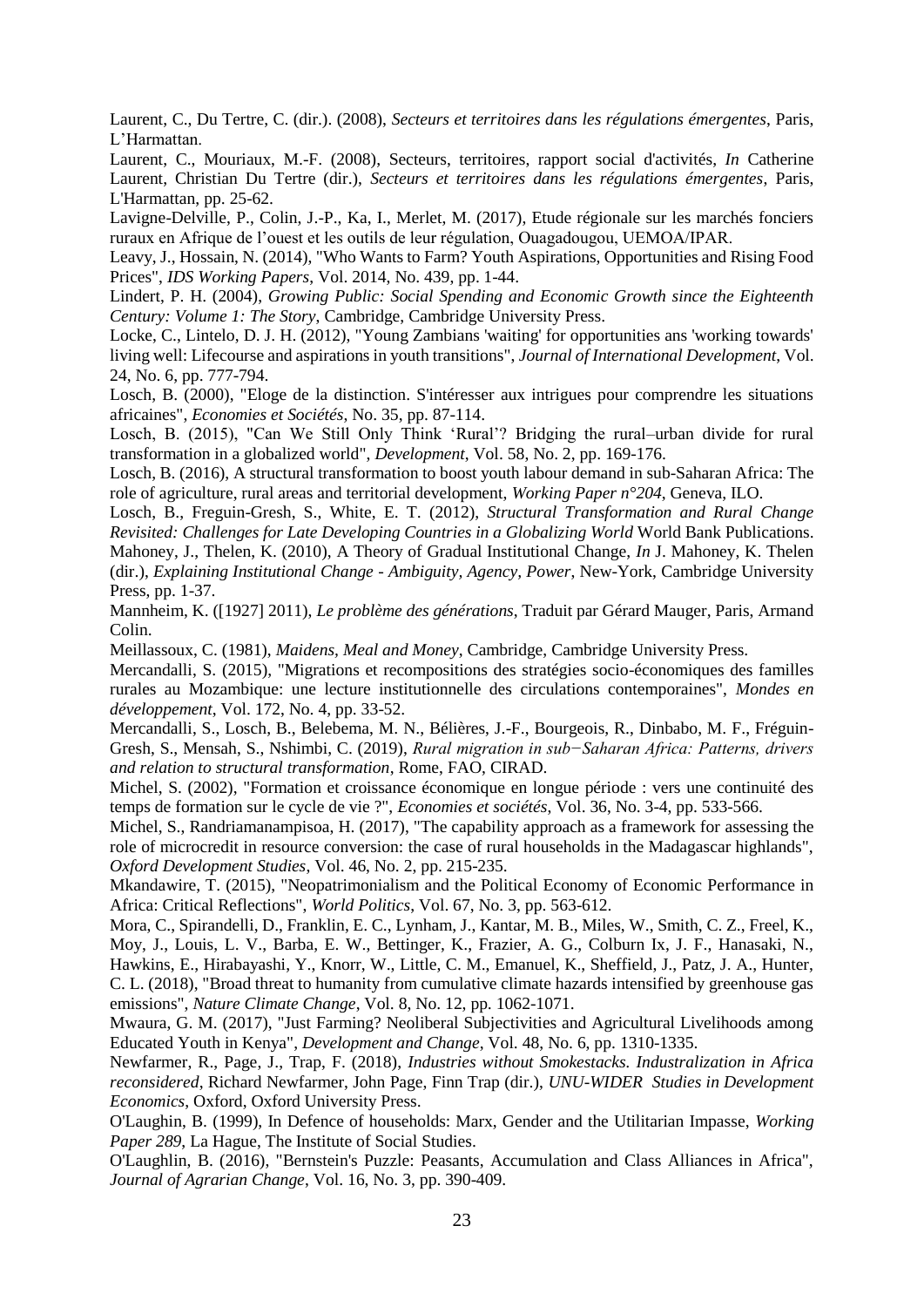Osei-Boateng, C., Nyarko Otoo, K. (2013), Défis des systèmes de protection sociale en Afrique, *In*  François Polet (dir.), *Protection sociale au Sud : les défis d'un nouvel élan*, CETRI, Syllepse.

Oya, C., Pontara, N. (2015), Understanding rural wage employment in developing countries, *In Rural Wage Employment in Developing Countries: Theory, Evidence, and Policy*, Taylor & Francis, pp. 1-36. Platteau, J.-P. (1996), "The Evolutionary Theory of Land Rights as Applied to Sub-Saharan Africa: A Critical Assessment", *Development and Change*, Vol. 27, No. 1, pp. 29-86.

Potts, D. (2012), Wathever happened to Africa's rapid urbanisation?, *Counterpoints*, London, African Research Institute.

Potts, D. (2013), Rural-Urban and Urban-Rural Migration Flows as Indicators of Economic Opportunity in Sub-Saharan Africa: What Do the Data Tell Us?, *Migrating Out of Poverty Research Programme Working Paper*, Brighton, University of Sussex.

Potts, D. (2018), "Urban data and definitions in sub-Saharan Africa: Mismatches between the pace of urbanisation and employment and livelihood change", *Urban Studies*, Vol. 55, No. 5, pp. 965-986.

Quemia, M. (2001), Théorie de la Régulation et développement : trajectoires latino-américaines, *In L'Année de la régulation n° 5 (2001-2002)*, Paris, Presses de Sciences Po, pp. 57-103.

Ripoll, S., Andersson, J., Badstue, L., Büttner, M., Chamberlin, J., Erenstein, O., Sumberg, J. (2017), "Rural transformation, cereals and youth in Africa: What role for international agricultural research?", *Outlook on Agriculture*, Vol. 46, No. 3, pp. 168-177.

Rodrik, D. (2016a), "An African Growth Miracle?", *Journal of African Economies*, Vol. 27, No. 1, pp. 10-27.

Rodrik, D. (2016b), "Premature deindustrialization", *Journal of Economic Growth*, Vol. 21, No. 1, pp. 1-33.

Rostow, W. W. (1960), *The Stages of Economic Growth: A Non-Communist Manifesto* Cambridge University Press.

Sabourin, E. (2012), *Organisations et sociétés paysannes : une lecture par la réciprocité*, *Collection Synthèses*, Paris, Editions Quae.

Sandron, F. (2010), L'échange intergénérationnel face à la modernisation en milieu rural à Madagascar, *Relations intergénérationnelles, Enjeux démographiques;* Genève 21-24 juin 2010.

Sitko, N. J., Chamberlin, J. (2016), "The geography of Zambia's customary land: Assessing the prospects for smallholder development", *Land Use Policy*, Vol. 55, pp. 49-60.

Solow, R. M. (1956), "A Contribution to the Theory of Economic Growth", *The Quarterly Journal of Economics*, Vol. 70, No. 1, pp. 65-94.

Soullier, G., Moustier, P. (2018), "Impacts of contract farming in domestic grain chains on farmer income and food insecurity. Contrasted evidence from Senegal", *Food Policy*, Vol. 79, pp. 179-198.

Sourisseau, J.-M. (dir.). (2015), *Family Farming and the Worlds to Come*, Springer Netherlands.

Sumberg, J., Anyidoho, N. A., Leavy, J., te Lintelo, D. J. H., Wellard, K. (2012), "Introduction: The Young People and Agriculture 'Problem' in Africa", *IDS Bulletin*, Vol. 43, No. 6, pp. 1-8.

Sumberg, J., Okali, C. (2013), "Young People, Agriculture, and Transformation in Rural Africa: An "Opportunity Space" Approach", *Innovations*, Vol. 10-12, pp. 267-278.

Supiot, A. (2019), Introduction – Homo faber : continuité et ruptures, *In* Alain Supiot (dir.), *Le travail au XXIè siècle* Paris, Les Editions de l'Atelier, pp. 1-23.

Swinnen, J. F. M., Maertens, M. (2007), "Globalization, privatization, and vertical coordination in food value chains in developing and transition countries", *Agricultural Economics*, Vol. 37, No. s1, pp. 89- 102.

Tacoli, C. (1998), "Rural-urban interactions: a guide to the literature", *Environment and Urbanization*, Vol. 10, No. 1, pp. 147-166.

Timmer, C. P. (2009), *A World Without Agriculture: The Structural Transformation in Historical Perspective* AEI Press.

UN-DESA. (2019), "World Population Prospects." New-York, Publisher.

UNDP. (2019), The State of Social Assistance in Africa, New York, UNDP.

Vercueil, J. (2013), "Vers une économie institutionnelle du changement : Clarifier les concepts et leurs articulations", *Économie appliquée : archives de l'Institut de science économique appliquée*, Vol. 66, pp. 31 - 57.

Vernières, M. (2008), Le courant de la régulation, un apport ancien mais caché à l'économie du développement ? Retour sur les travaux du séminaire « régulation et développement » (1996-1999).